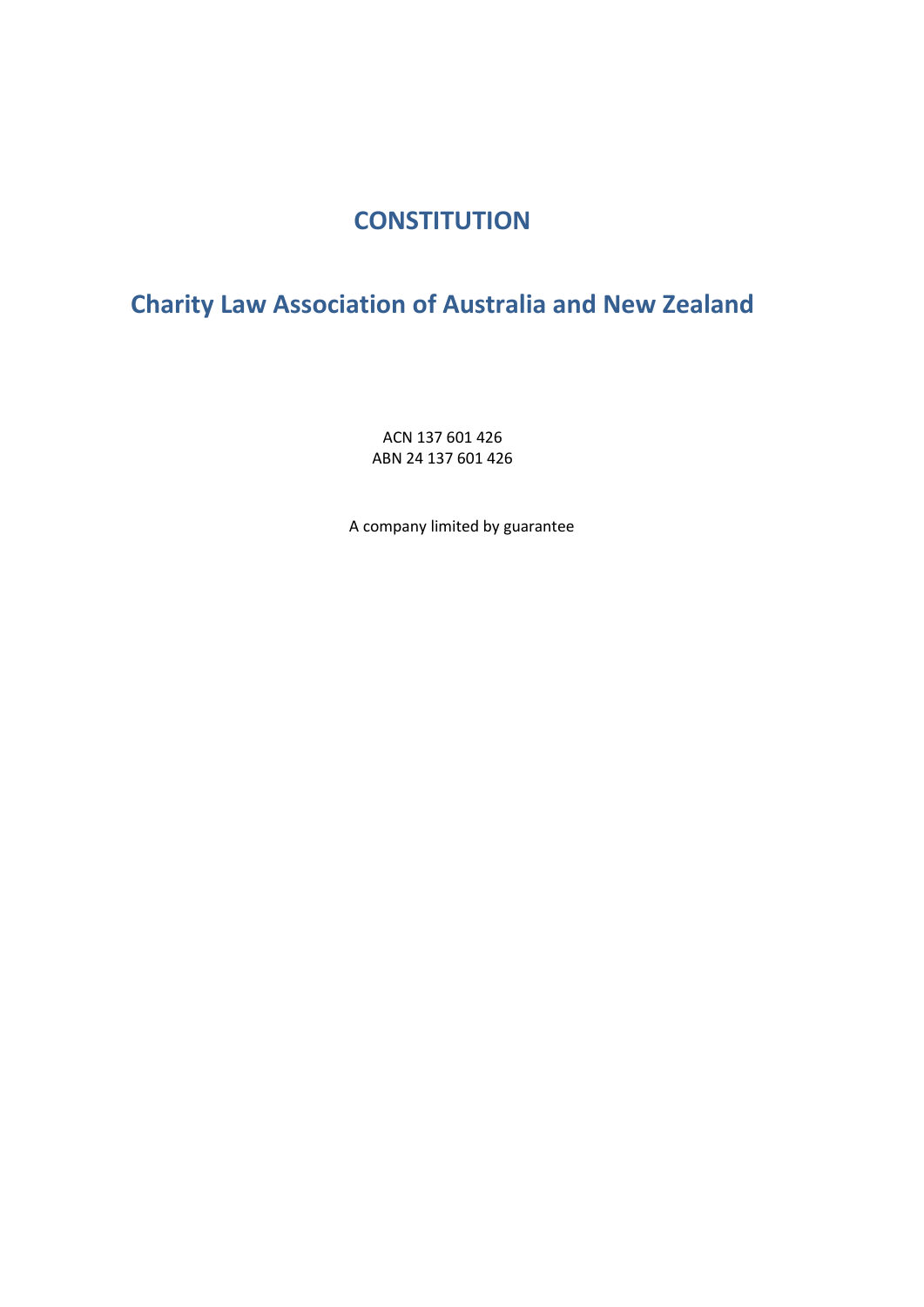# **Table of Contents [CONSTITUTION](#page-0-0)**

# **[Charity Law Association of](#page-0-1)  [Australia and New Zealand](#page-0-1)**

#### **[Preliminary](#page-3-0)**

- 1. [Name of the company](#page-3-1)
- 2. [Type of company](#page-3-2)
- 3. [Limited liability of members](#page-3-3)
- 4. [The guarantee](#page-3-4)
- 5. [Definitions](#page-3-5)

#### **[Charitable purposes and powers](#page-3-6)**

- 6. [Object](#page-3-7)
- 7. [Powers](#page-4-0)
- 8. [Not-for-profit](#page-4-1)
- 9. [Amending the constitution](#page-4-2)

#### **[Members](#page-4-3)**

- 10. [Membership and register of](#page-4-4)  [members](#page-4-4)
- 11. [Who can be a member](#page-5-0)
- 12. [How to apply to become a member](#page-5-1)
- 13. [Directors decide whether to approve](#page-5-2)  [membership](#page-5-2)
- 14. [When a person becomes a member](#page-5-3)
- 15. [When a person stops being a](#page-5-4)  [member](#page-5-4)

# **[Dispute resolution and disciplinary](#page-6-0)  [procedures](#page-6-0)**

- 16. [Dispute resolution](#page-6-1)
- 17. [Disciplining members](#page-6-2)

#### **[General meetings of members](#page-7-0)**

18. [General meetings called by directors](#page-7-1)

- 19. [General meetings called by](#page-8-0)  [members](#page-8-0)
- 20. [Annual general meeting](#page-8-1)
- 21. [Notice of general meetings](#page-8-2)
- 22. [Quorum at general meetings](#page-9-0)
- 23. [Auditor's right to attend meetings](#page-10-0)
- 24. [Representatives of members](#page-10-1)
- 25. [Using technology to hold meetings](#page-10-2)
- 26. [Chairperson for general meetings](#page-10-3)
- 27. [Role of the chairperson](#page-10-4)
- 28. [Adjournment of meetings](#page-11-0)

# **[Members' resolutions and](#page-11-1)  [statements](#page-11-1)**

- 29. [Members' resolutions and](#page-11-2)  [statements](#page-11-2)
- 30. [Company must give notice of](#page-11-3)  [proposed resolution or distribute](#page-11-3)  [statement](#page-11-3)
- 31. [Circular resolutions of members](#page-12-0)

#### **[Voting at general meetings](#page-12-1)**

- 32. [How many votes a member has](#page-12-2)
- 33. [Challenge to member's right to vote](#page-12-3)
- 34. [How voting is carried out](#page-12-4)
- 35. [When and how a vote in writing](#page-13-0)  [must be held](#page-13-0)
- 36. [Appointment of proxy](#page-13-1)
- 37. [Voting by proxy](#page-14-0)

#### **[Directors](#page-14-1)**

- 38. [Number of directors](#page-14-2)
- 39. [Election and appointment of](#page-14-3)  [directors](#page-14-3)
- 40. [Election of chairperson](#page-15-0)
- 41. [Term of office](#page-15-1)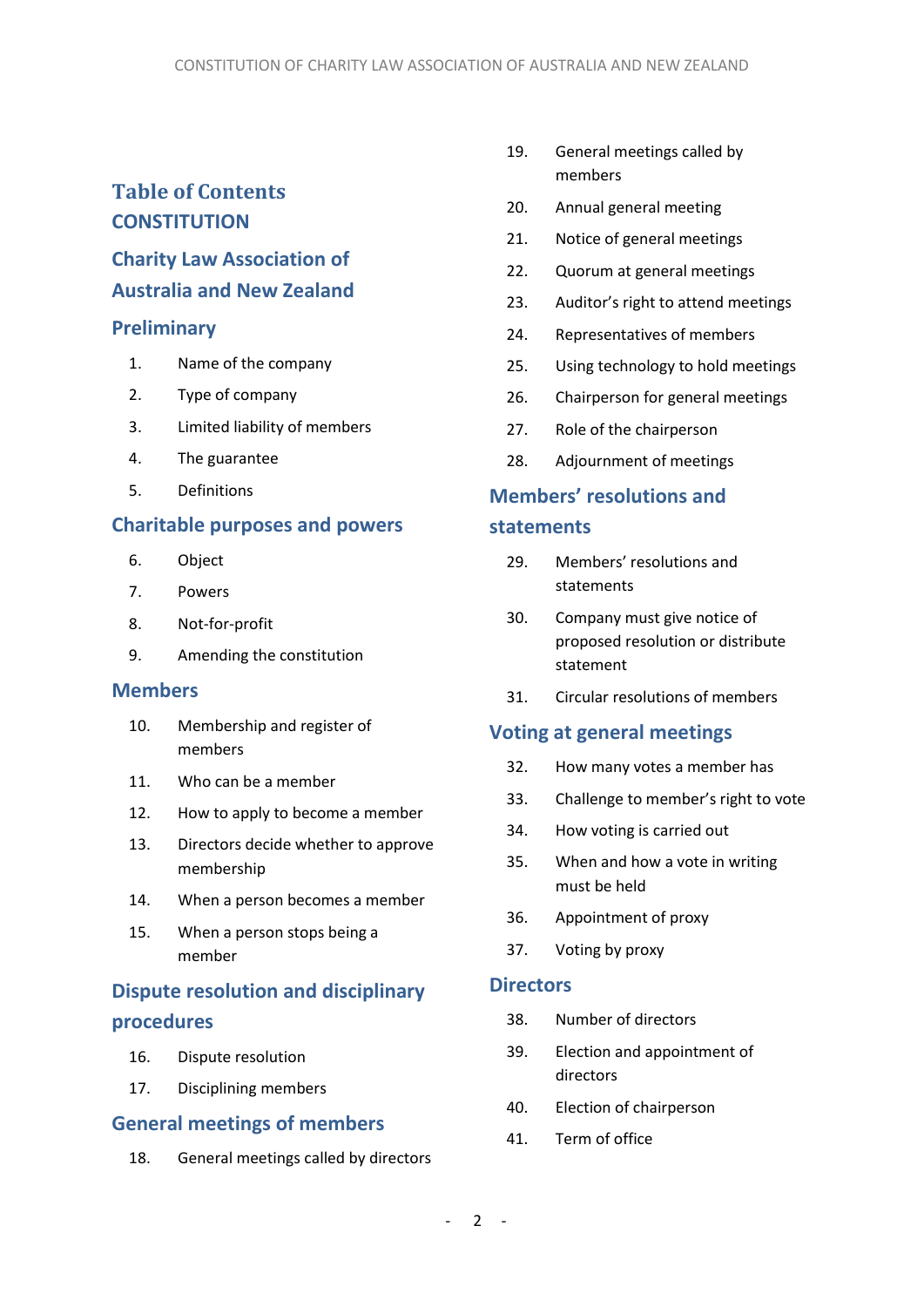42. [When a director stops being a](#page-15-2)  [director](#page-15-2)

### **[Powers of directors](#page-16-0)**

- 43. [Powers of directors](#page-16-1)
- 44. [Delegation of directors' power](#page-16-2)s
- 45. [Payments to directors](#page-16-3)
- 46. [Execution of documents](#page-16-4)

#### **[Duties of directors](#page-16-5)**

- 47. [Duties of directors](#page-16-6)
- 48. [Conflicts of interest](#page-17-0)

#### **[Directors' meetings](#page-18-0)**

- 49. [When the directors meet](#page-18-1)
- 50. [Calling directors' meetings](#page-18-2)
- 51. [Chairperson for directors' meetings](#page-18-3)
- 52. [Quorum at directors' meetings](#page-18-4)
- 53. [Using technology to hold directors'](#page-18-5)  [meetings](#page-18-5)
- 54. [Passing directors' resolutions](#page-18-6)
- 55. [Circular resolutions of directors](#page-18-7)

#### **[Secretary](#page-19-0)**

56. [Appointment and role of secretary](#page-19-1)

#### **[Minutes and records](#page-19-2)**

- 57. [Minutes and records](#page-19-3)
- 58. [Financial and related records](#page-20-0)

#### **[By-laws](#page-20-1)**

#### 59. [By-laws](#page-20-2)

#### **[Notice](#page-20-3)**

- 60. [What is notice](#page-20-4)
- 61. [Notice to the company](#page-20-5)
- 62. [Notice to members](#page-20-6)
- 63. [When notice is taken to be given](#page-21-0)

#### **[Financial year](#page-21-1)**

64. [Company's financial year](#page-21-2)

#### **[Indemnity, insurance and access](#page-21-3)**

- 65. [Indemnity](#page-21-4)
- 66. [Insurance](#page-22-0)
- 67. [Directors' access to documents](#page-22-1)

#### **[Winding up](#page-22-2)**

- 68. [Surplus assets not to be distributed](#page-22-3)  [to members](#page-22-3)
- 69. [Distribution of surplus assets](#page-22-4)

#### **[Definitions and interpretation](#page-22-5)**

- 70. [Definitions](#page-22-6)
- 71. [Reading this constitution with the](#page-23-0)  [Corporations Act](#page-23-0)
- 72. [Interpretation](#page-23-1)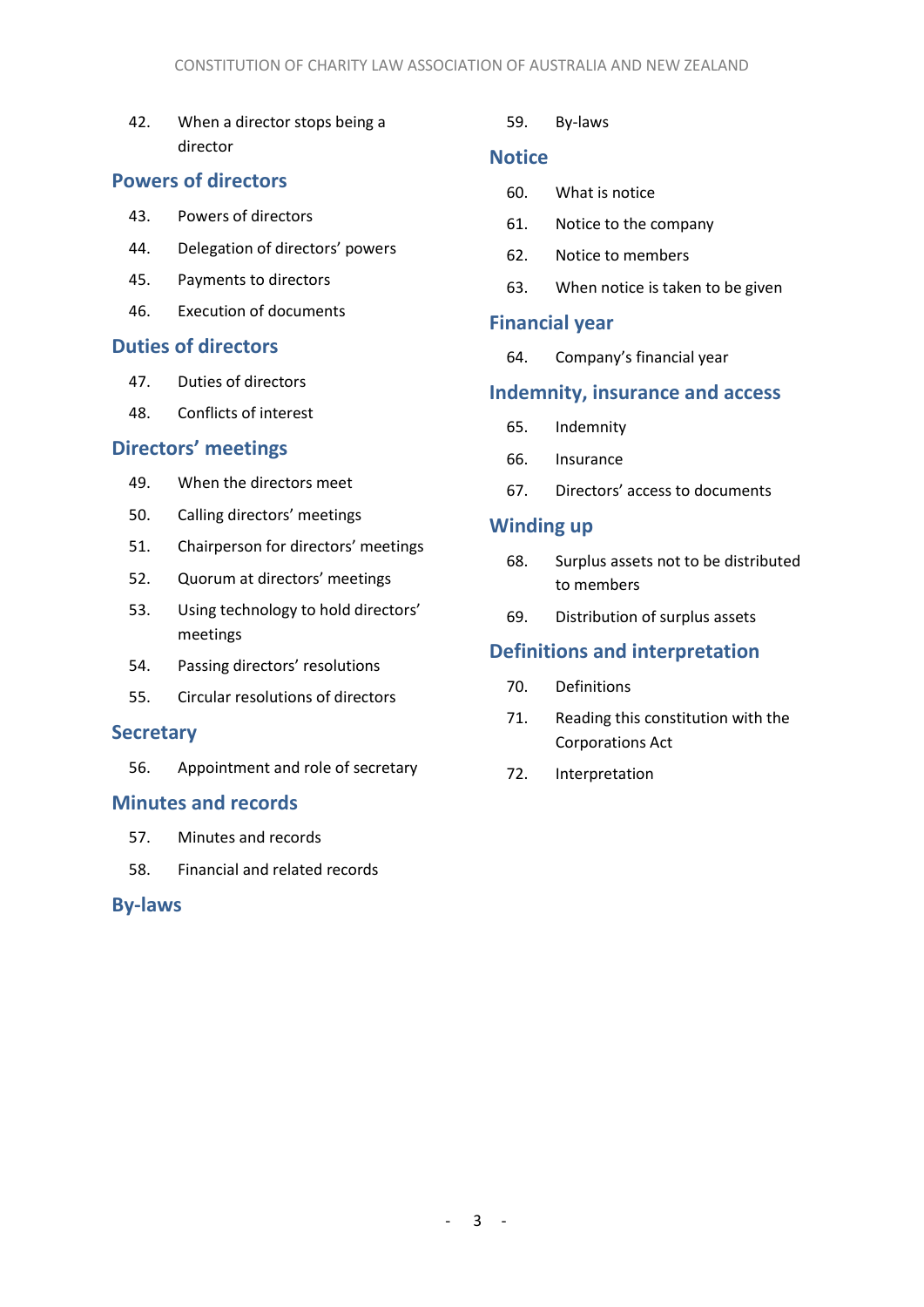# <span id="page-3-0"></span>**Preliminary**

#### <span id="page-3-1"></span>**1. Name of the company**

The name of the **company** is **Charity Law Association of Australia and New Zealand** (the **company**).

#### <span id="page-3-2"></span>**2. Type of company**

The **company** is a not-for-profit public **company** limited by guarantee which is established to be, and to continue as, a charity.

# <span id="page-3-3"></span>**3. Limited liability of members**

The liability of members is limited to the amount of the guarantee in claus[e 4.](#page-3-4)

#### <span id="page-3-4"></span>**4. The guarantee**

Each member must contribute an amount not more than \$100 (the guarantee) to the property of the **company** if the **company** is wound up while the member is a member, or within 12 months after they stop being a member, and this contribution is required to pay for the:

- (a) debts and liabilities of the **company** incurred before the member stopped being a member; or
- (b) costs of winding up.

#### <span id="page-3-5"></span>**5. Definitions**

In this constitution, words and phrases have the meaning set out in clauses [70](#page-22-6) and [72.](#page-23-1)

# <span id="page-3-6"></span>**Charitable purposes and powers**

#### <span id="page-3-7"></span>**6. Object**

The **company**'s object is:

- (a) to advance the education of the members and the public in charity law and matters relating thereto;
- (b) to improve the administration of charities by contributing to the development of reform and improvement of charity law as appear to members of the **company** (based on their expertise in the field) to be necessary or desirable;
- (c) such other purposes relating to charity law and administration, including benevolent and philanthropic purposes, as may be thought fit;
- (d) to act as trustee and to perform and discharge the duties and functions incidental thereto where this is incidental or conducive to the attainment of these objects; and
- (e) to do such other things as are incidental or conducive to the attainment of these objects.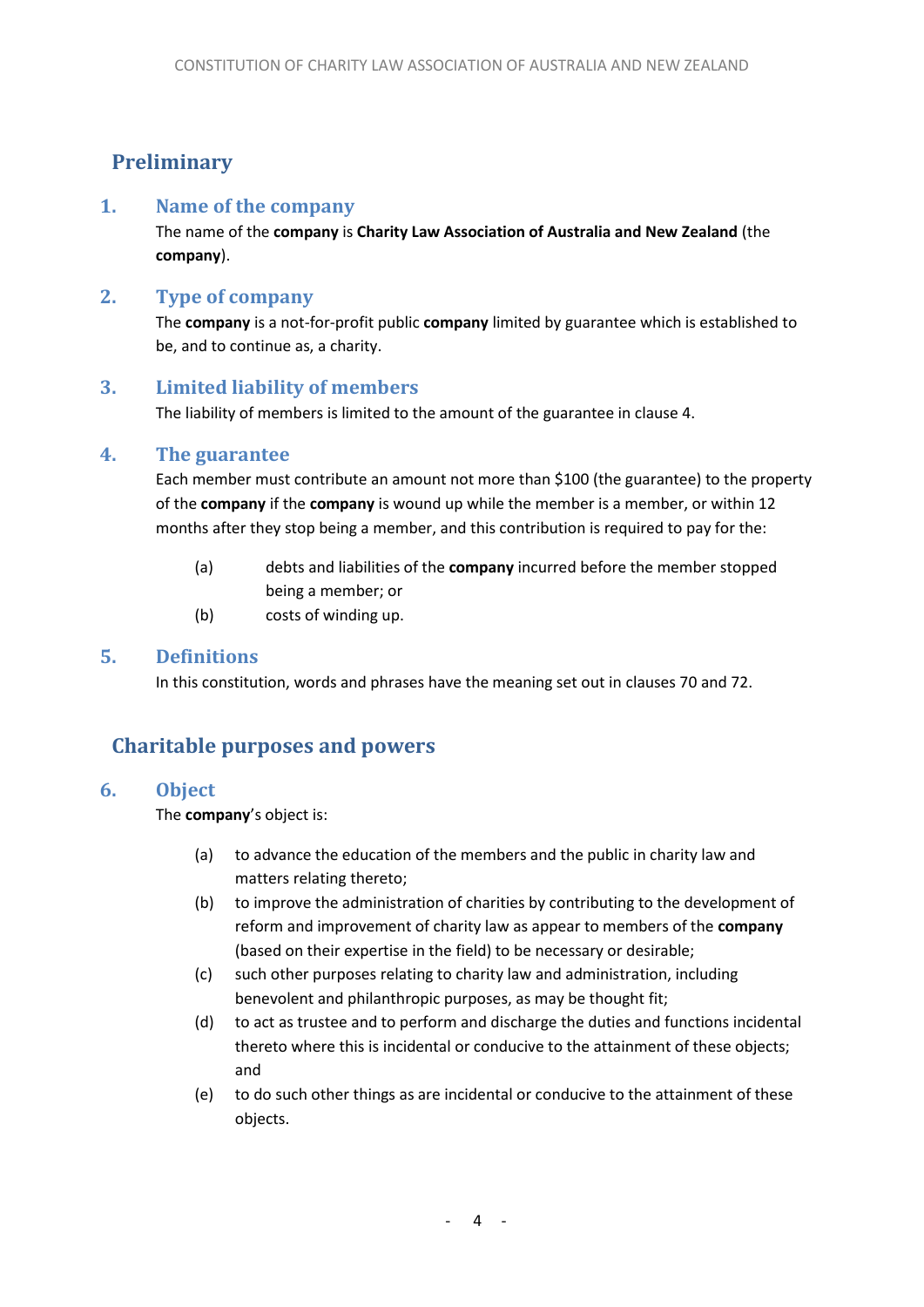#### <span id="page-4-0"></span>**7. Powers**

Subject to clause [8,](#page-4-1) the **company** has the following powers, which may only be used to carry out its purpose(s) set out in clause [6:](#page-3-7)

- (a) the powers of an individual; and
- (b) all the powers of a **company** limited by guarantee under the **Corporations Act**.

### <span id="page-4-6"></span><span id="page-4-1"></span>**8. Not-for-profit**

- 8.1 The **company** must not distribute any income or assets directly or indirectly to its members, except as provided in clauses [8.2](#page-4-5) and [69.](#page-22-4)
- <span id="page-4-5"></span>8.2 Clause [8.1](#page-4-6) does not stop the **company** from doing the following things, provided they are done in good faith:
	- (a) paying a member for goods or services they have provided or expenses they have properly incurred at fair and reasonable rates or rates more favourable to the **company**; or
	- (b) making a payment to a member in carrying out the **company**'s charitable purpose(s).

# <span id="page-4-2"></span>**9. Amending the constitution**

- 9.1 Subject to clause [9.2](#page-4-7) the members may amend this constitution by passing a **special resolution**.
- <span id="page-4-7"></span>9.2 The members must not pass a **special resolution** that amends this constitution if passing it causes the **company** to no longer be a charity.

# <span id="page-4-3"></span>**Members**

# <span id="page-4-4"></span>**10. Membership and register of members**

- 10.1 The members of the **company** are:
	- (a) **initial members**;and
	- (b) any other person that the directors allow to be a member, in accordance with this constitution.
- 10.2 The **company** must establish and maintain a register of members. The register of members must be kept by the secretary and must contain:
	- (a) for each current member:
		- i. name;
		- ii. address;
		- iii. any alternative address nominated by the member for the service of notices; and
		- iv. date the member was entered on to the register.
	- (b) for each person who stopped being a member in the last 7 years:
		- i. name;
		- ii. address;
		- iii. any alternative address nominated by the member for the service of notices; and
		- iv. dates the membership started and ended.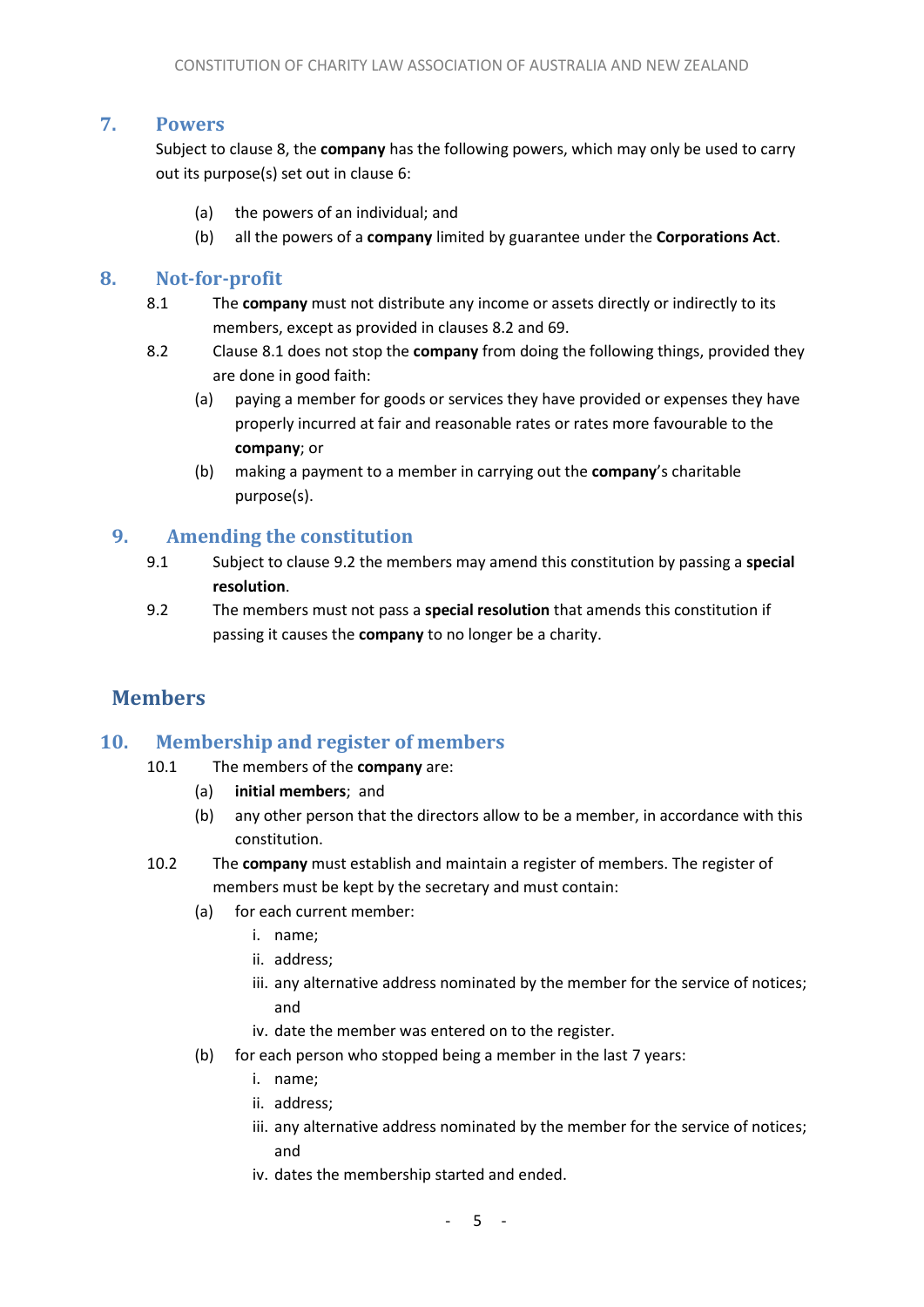- 10.3 The **company** must give current members access to the register of members.
- 10.4 Information that is accessed from the register of members must only be used in a manner relevant to the interests or rights of members.

# <span id="page-5-0"></span>**11. Who can be a member**

- 11.1 A person who supports the purposes of the **company** is eligible to apply to be a member of the **company** under clause [12.](#page-5-1)
- <span id="page-5-5"></span>11.2 In this clause, 'person' means an individual or incorporated body.

### <span id="page-5-1"></span>**12. How to apply to become a member**

<span id="page-5-6"></span>A person (as defined in clause [11.2\)](#page-5-5) may apply to become a member of the **company** by writing to the secretary stating that they:

- (a) want to become a member;
- <span id="page-5-7"></span>(b) support the purpose(s) of the **company;** and
- (c) agree to comply with the **company**'s constitution, including paying the guarantee under clause 4 if required.

# <span id="page-5-8"></span><span id="page-5-2"></span>**13. Directors decide whether to approve membership**

- 13.1 The directors must consider an application for membership within a reasonable time after the secretary receives the application.
- 13.2 If the directors approve an application, the secretary must as soon as possible:
	- (a) enter the new member on the register of members; and
	- (b) write to the applicant to tell them that their application was approved, and the date that their membership started (see clause [14\)](#page-5-3).
- 13.3 If the directors reject an application, the secretary must write to the applicant as soon as possible to tell them that their application has been rejected, but does not have to give reasons.
- 13.4 For the avoidance of doubt, the directors may approve an application even if the application does not state the matters listed in clauses 12 [\(a\),](#page-5-6) 12 [\(b\)](#page-5-7) or 12 [\(c\).](#page-5-8) In that case, by applying to be a member, the applicant agrees to those three matters.

# <span id="page-5-3"></span>**14. When a person becomes a member**

Other than **initial members**, an applicant will become a member when they are entered on the register of members.

# <span id="page-5-4"></span>**15. When a person stops being a member**

A person immediately stops being a member if they:

- (a) die;
- (b) are wound up or otherwise dissolved or deregistered (for an incorporated member);
- (c) resign, by writing to the secretary;
- (d) are expelled under clause [17;](#page-6-2) or
- (e) have not responded within three months to a written request from the secretary that they confirm in writing that they want to remain a member.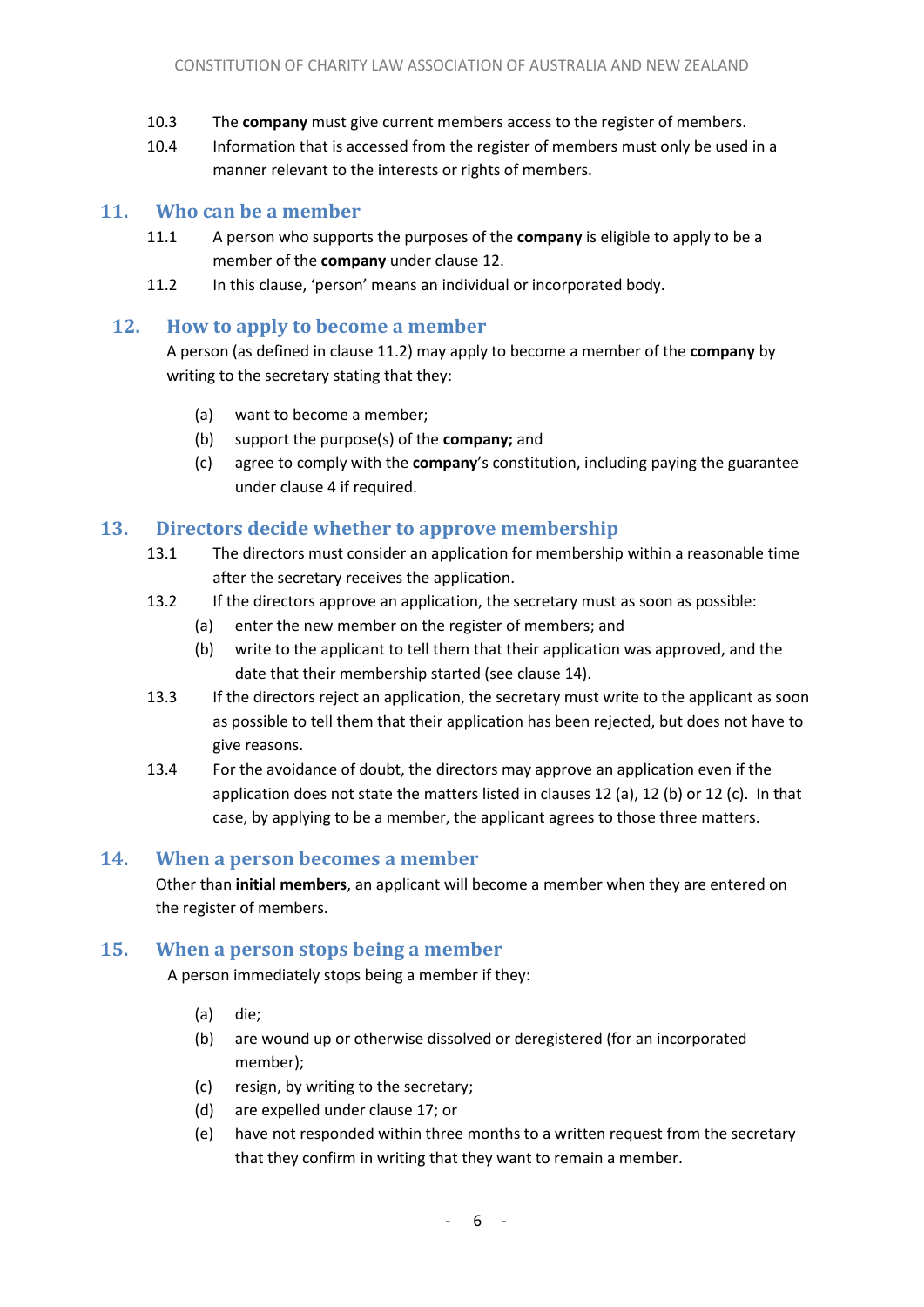# <span id="page-6-0"></span>**Dispute resolution and disciplinary procedures**

### <span id="page-6-1"></span>**16. Dispute resolution**

- 16.1 The dispute resolution procedure in this clause applies to disputes (disagreements) under this constitution between a member or director and:
	- (a) one or more members;
	- (b) one or more directors; or
	- (c) the **company**.
- 16.2 A member must not start a dispute resolution procedure in relation to a matter which is the subject of disciplinary procedure under clause [17](#page-6-2) until the disciplinary procedure is completed.
- <span id="page-6-3"></span>16.3 Those involved in the dispute must try to resolve it between themselves within 14 days of knowing about it.
- 16.4 If those involved in the dispute do not resolve it under clause [16.3,](#page-6-3) they must within 10 days:
	- (a) tell the directors about the dispute in writing;
	- (b) agree or request that a mediator be appointed; and
	- (c) attempt in good faith to settle the dispute by mediation.
- <span id="page-6-4"></span>16.5 The mediator must:
	- (a) be chosen by agreement of those involved; or
	- (b) where those involved do not agree:
		- i. for disputes between members, a person chosen by the directors,; or
		- ii. for other disputes, a person chosen by either the Commissioner of the Australian Charities and Not-for-profits Commission or the president of the law institute or society in the state or territory in which the **company** has its registered office.
- 16.6 A mediator chosen by the directors under claus[e 16.5 \(b\)i:](#page-6-4)
	- (a) may be a member or former member of the **company**;
	- (b) must not have a personal interest in the dispute; and
	- (c) must not be biased towards or against anyone involved in the dispute.
- 16.7 When conducting the mediation, the mediator must:
	- (a) allow those involved a reasonable chance to be heard;
	- (b) allow those involved a reasonable chance to review any written statements;
	- (c) ensure that those involved are given natural justice; and
	- (d) not make a decision on the dispute.

# <span id="page-6-5"></span><span id="page-6-2"></span>**17. Disciplining members**

- 17.1 In accordance with this clause, the directors may resolve to warn, suspend or expel a member from the **company** if the directors consider that:
	- (a) the member has breached this constitution; or
	- (b) the member's behaviour is causing, has caused, or is likely to cause harm to the **company**.
- 17.2 At least 14 days before the directors' meeting at which a resolution under clause [17.1](#page-6-5) will be considered, the secretary must notify the member in writing: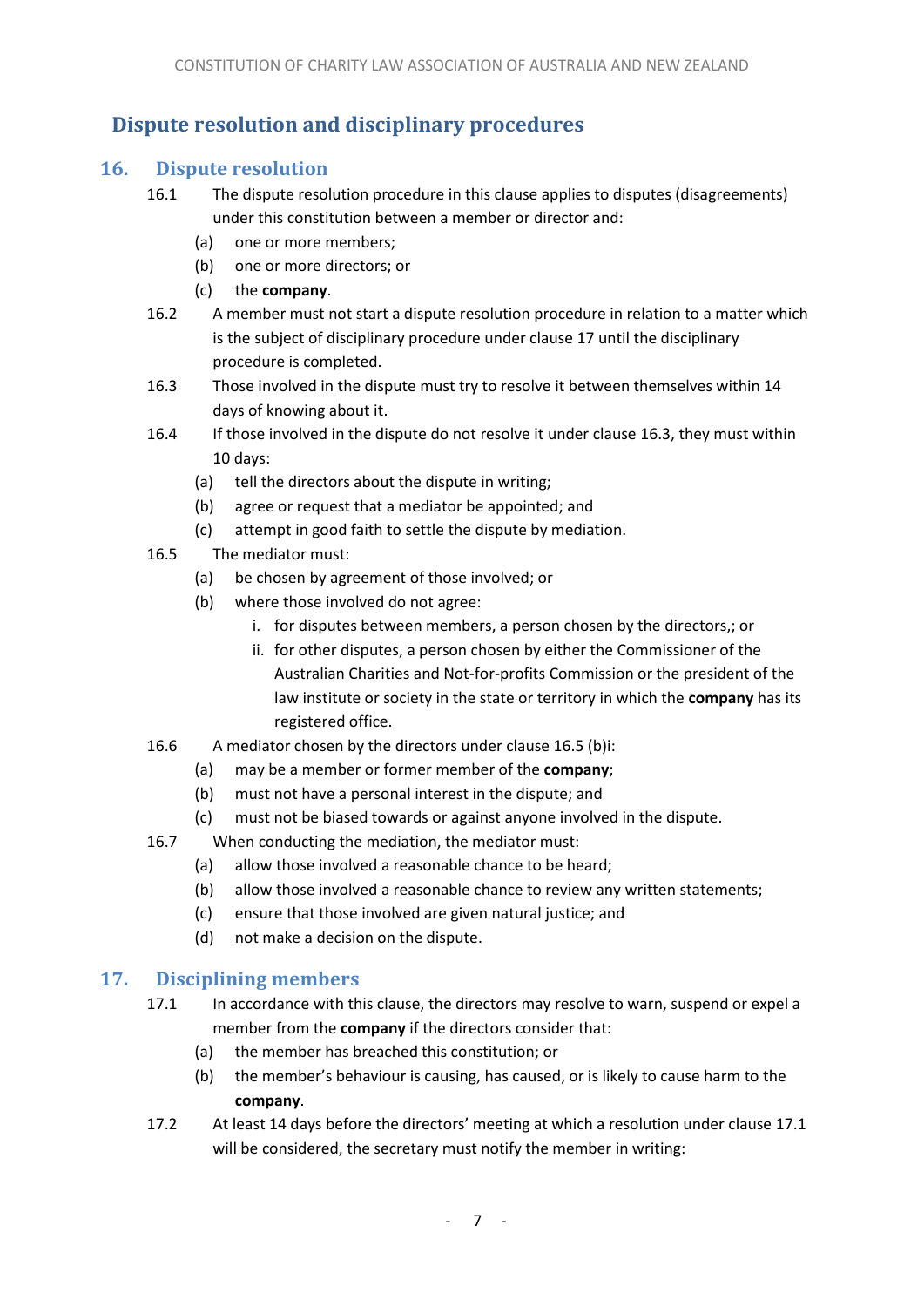- (a) that the directors are considering a resolution to warn, suspend or expel the member;
- (b) that this resolution will be considered at a directors' meeting and the date of that meeting;
- (c) what the member is said to have done or not done;
- (d) the nature of the resolution that has been proposed; and
- (e) that the member may provide an explanation to the directors and details of how to do so.
- <span id="page-7-2"></span>17.3 Before the directors pass any resolution under claus[e 17.1,](#page-6-5) the member must be given a chance to explain or defend themselves by:
	- (a) sending the directors a written explanation before that directors' meeting; and/or
	- (b) speaking at the meeting.
- <span id="page-7-3"></span>17.4 After considering any explanation under clause [17.3,](#page-7-2) the directors may:
	- (a) take no further action;
	- (b) warn the member;
	- (c) suspend the member's rights as a member for a period of no more than 12 months;
	- (d) expel the member;
	- (e) refer the decision to an unbiased, independent person on conditions that the directors consider appropriate (however, the person can only make a decision that the directors could have made under this clause); or
	- (f) require the matter to be determined at a **general meeting**.
- 17.5 The directors cannot fine a member.
- 17.6 The secretary must give written notice to the member of the decision under clause [17.4](#page-7-3) as soon as possible.
- 17.7 Disciplinary procedures must be completed as soon as reasonably practical.
- 17.8 There will be no liability for any loss or injury suffered by the member as a result of any decision made in good faith under this clause.

# <span id="page-7-0"></span>**General meetings of members**

# <span id="page-7-1"></span>**18. General meetings called by directors**

- 18.1 The directors may call a **general meeting**.
- <span id="page-7-4"></span>18.2 If members with at least 5% of the votes that may be cast at a **general meeting** make a written request to the **company** for a **general meeting** to be held, the directors must:
	- (a) within 21 days of the members' request, give all members notice of a **general meeting**; and
	- (b) hold the **general meeting** within 2 months of the members' request.
- 18.3 The percentage of votes that members have (in clause [18.2\)](#page-7-4) is to be worked out as at midnight before the members request the meeting.
- 18.4 The members who make the request for a **general meeting** must:
	- (a) state in the request any resolution to be proposed at the meeting;
	- (b) sign the request; and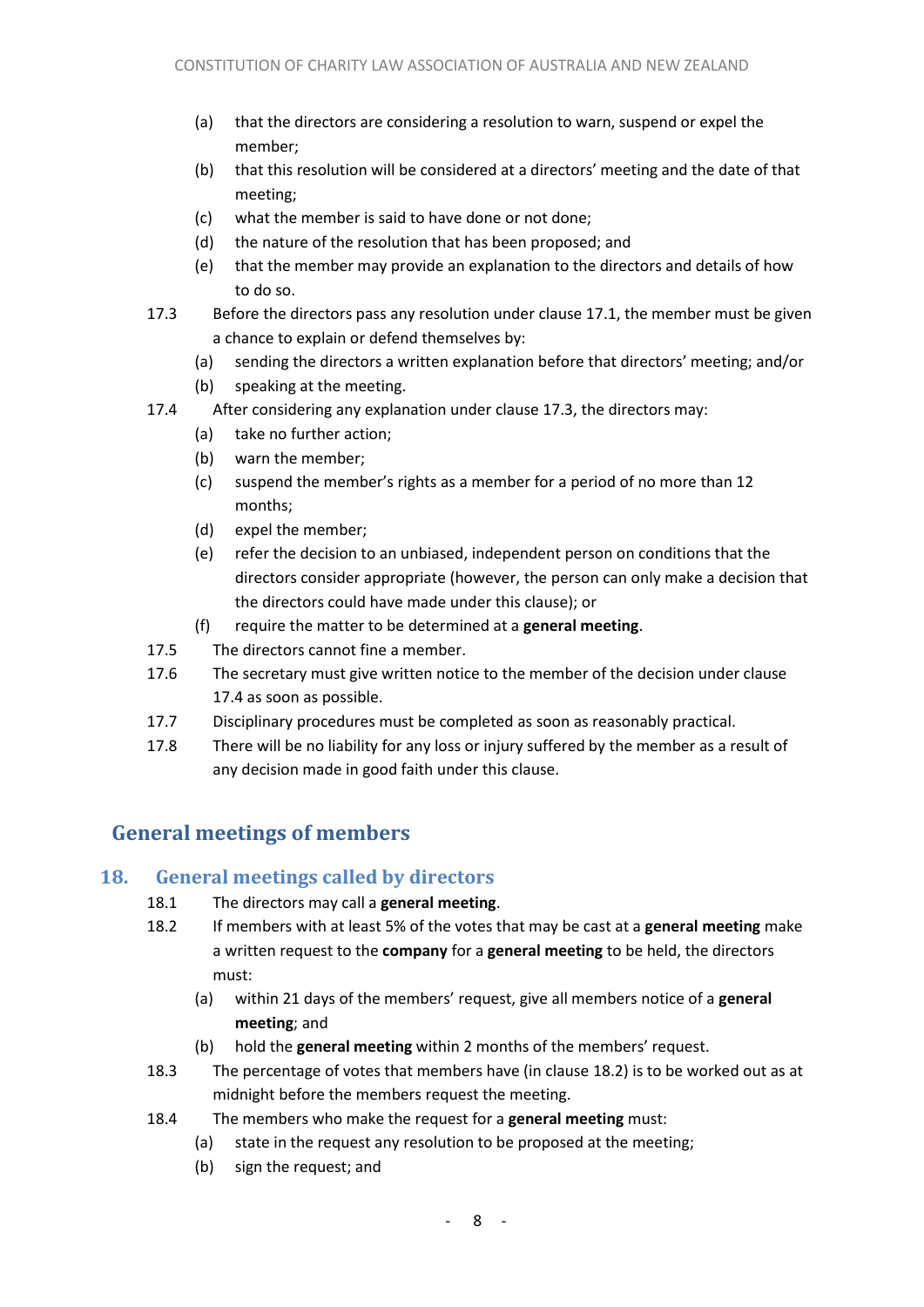- (c) give the request to the **company**.
- 18.5 Separate copies of a document setting out the request may be signed by members if the wording of the request is the same in each copy.

# <span id="page-8-3"></span><span id="page-8-0"></span>**19. General meetings called by members**

- 19.1 If the directors do not call the meeting within 21 days of being requested under clause [18.2,](#page-7-4) 50% or more of the members who made the request may call and arrange to hold a **general meeting**.
- 19.2 To call and hold a meeting under clause [19.1,](#page-8-3) the members must:
	- (a) as far as possible, follow the procedures for **general meetings** set out in this constitution;
	- (b) call the meeting using the list of members on the **company**'s member register, which the **company** must provide to the members making the request at no cost; and
	- (c) hold the **general meeting** within three months after the request was given to the company.
- 19.3 The **company** must pay the members who request the **general meeting** any reasonable expenses they incur because the directors did not call and hold the meeting.

# <span id="page-8-4"></span><span id="page-8-1"></span>**20. Annual general meeting**

- 20.1 A **general meeting**, called the annual **general meeting**, must be held:
	- (a) within 18 months after registration of the **company**; and
	- (b) after the first annual **general meeting**, at least once in every calendar year.
- 20.2 Even if these items are not set out in the notice of meeting, the business of an annual **general meeting** may include:
	- (a) a review of the **company**'s activities;
	- (b) a review of the **company**'s finances;
	- (c) any auditor's report;
	- (d) the election of directors; and
	- (e) the appointment and payment of auditors, if any.
- 20.3 Before or at the annual **general meeting**, the directors must give information to the members on the **company**'s activities and finances during the period since the last annual **general meeting**.
- 20.4 The chairperson of the annual **general meeting** must give members as a whole a reasonable opportunity at the meeting to ask questions or make comments about the management of the **company**.

#### <span id="page-8-2"></span>**21. Notice of general meetings**

- 21.1 Notice of a **general meeting** must be given to:
	- (a) each member entitled to vote at the meeting;
	- (b) each director; and
	- (c) the auditor (if any).
- 21.2 Notice of a **general meeting** must be provided in writing at least 21 days before the meeting.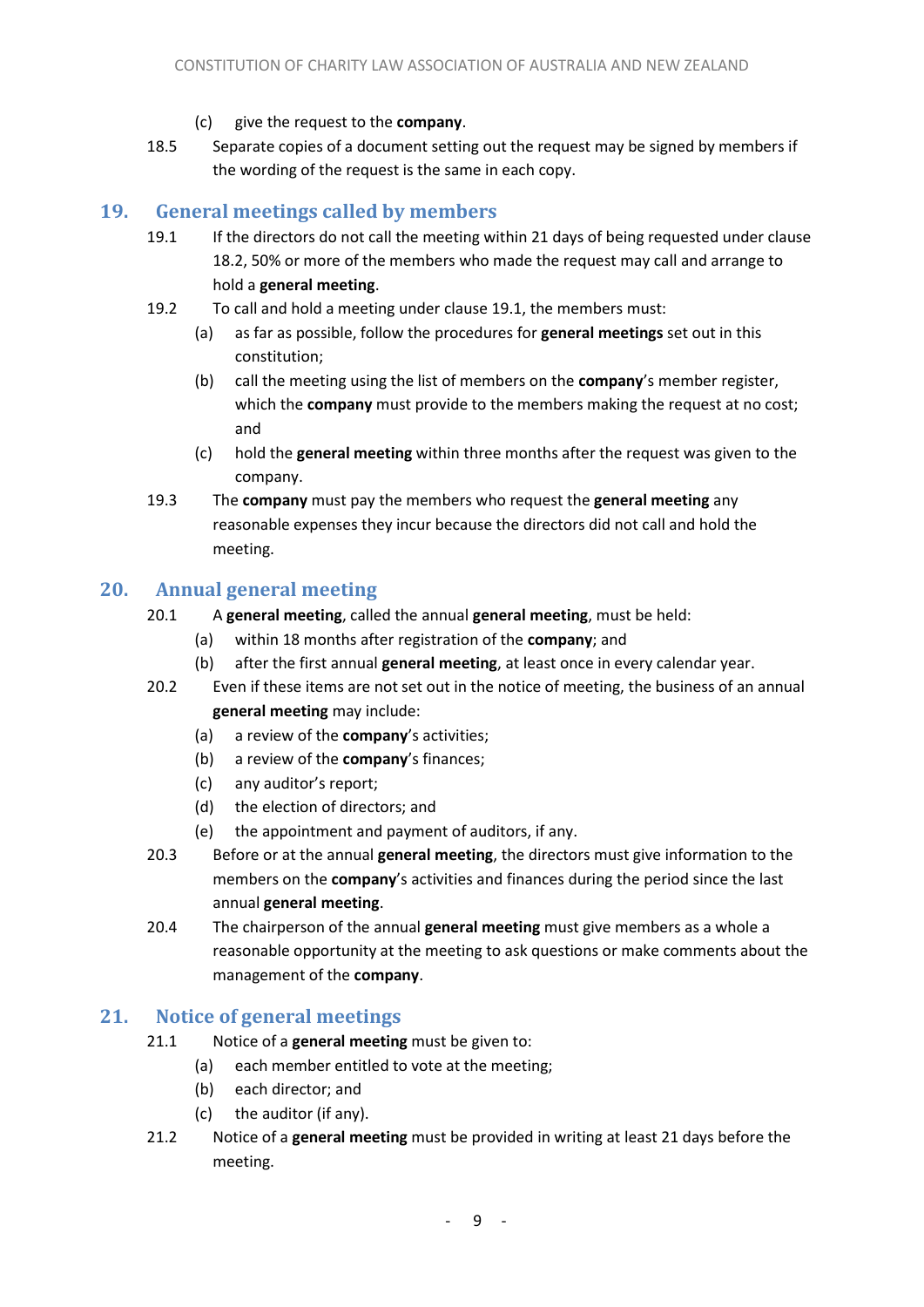- 21.3 Subject to clause [21.4](#page-9-1) notice of a meeting may be provided less than 21 days before the meeting if:
	- (a) for an annual **general meeting**, all the members entitled to attend and vote at the annual **general meeting** agree beforehand; or
	- (b) for any other **general meeting**, members with at least 95% of the votes that may be cast at the meeting agree beforehand.
- <span id="page-9-1"></span>21.4 Notice of a meeting cannot be provided less than 21 days before the meeting if a resolution will be moved to:
	- (a) remove a director;
	- (b) appoint a director in order to replace a director who was removed; or
	- (c) remove an auditor.
- <span id="page-9-3"></span><span id="page-9-2"></span>21.5 Notice of a **general meeting** must include:
	- (a) the place, date and time for the meeting (and if the meeting is to be held in two or more places, the technology that will be used to facilitate this);
	- (b) the general nature of the meeting's business;
	- (c) if applicable, that a **special resolution** is to be proposed and the words of the proposed resolution;
	- (d) a statement that members have the right to appoint proxies and that, if a member appoints a proxy:
		- i. the proxy does not need to be a member of the **company**;
		- ii. the proxy form must be delivered to the **company** at its registered address or the address (including an electronic address) specified in the notice of the meeting; and
		- iii. the proxy form must be delivered to the company at least 48 hours before the meeting.
- 21.6 If a **general meeting** is adjourned (put off) for one month or more, the members must be given new notice of the resumed meeting.

# <span id="page-9-0"></span>**22. Quorum at general meetings**

- 22.1 Five (5) or one half of the current number of members (or in case of an uneven number the number nearest to one half), whichever is the lesser number, present in person are a quorum at a **general meeting**. When determining whether a quorum is present, a person may only be counted once (even if that person is a representative or proxy of more than one member).
- 22.2 No business may be conducted at a **general meeting** if a quorum is not present.
- 22.3 If there is no quorum present within 30 minutes after the starting time stated in the notice of **general meeting**, the **general meeting** is adjourned to the date, time and place that the chairperson specifies. If the chairperson does not specify one or more of those things, the meeting is adjourned to:
	- (a) if the date is not specified the same day in the next week;
	- (b) if the time is not specified the same time; and
	- $(c)$  if the place is not specified the same place.
- 22.4 If no quorum is present at the resumed meeting within 30 minutes after the starting time set for that meeting, the meeting is cancelled.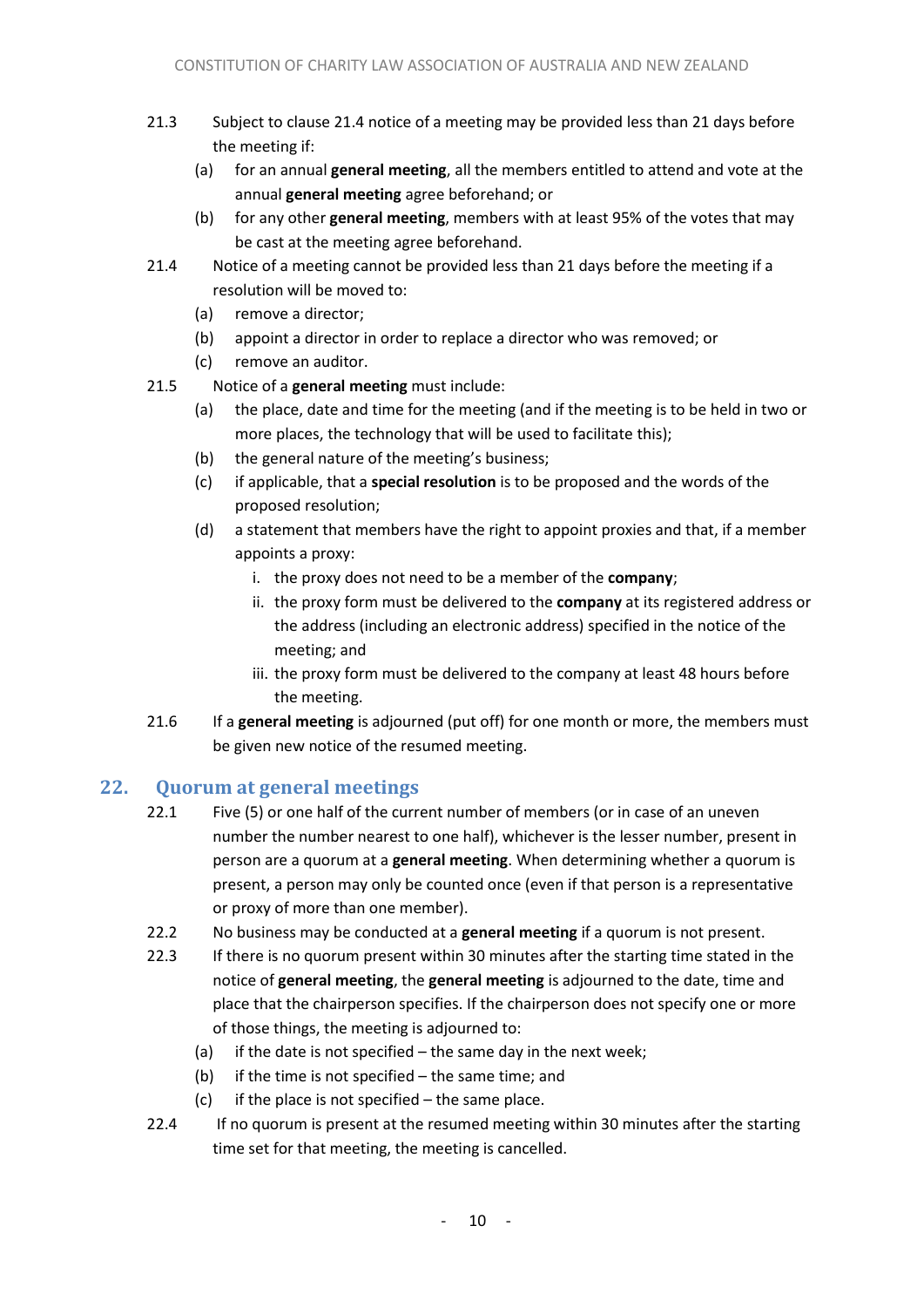# <span id="page-10-0"></span>**23. Auditor's right to attend meetings**

- 23.1 The auditor (if any) is entitled to attend any **general meeting** and to be heard by the members on any part of the business of the meeting that concerns the auditor in the capacity of auditor.
- 23.2 The **company** must give the auditor (if any) any communications relating to the **general meeting** that a member of the **company** is entitled to receive.

#### <span id="page-10-1"></span>**24. Representatives of members**

- 24.1 An incorporated member may appoint as a representative:
	- (a) one individual to represent the member at meetings and to sign circular resolutions under clause [31;](#page-12-0) and
	- (b) the same individual or another individual for the purpose of being appointed or elected as a director.
- 24.2 The appointment of a representative by a member must:
	- (a) be in writing;
	- (b) include the name of the representative;
	- (c) be signed on behalf of the member; and
	- (d) be given to the **company** or, for representation at a meeting; be given to the chairperson before the meeting starts.
- 24.3 A representative has all the rights of a member relevant to the purposes of the appointment as a representative.
- 24.4 The appointment may be standing (ongoing).

# <span id="page-10-2"></span>**25. Using technology to hold meetings**

- 25.1 The **company** may hold a **general meeting** at two or more venues using any technology that gives the members as a whole a reasonable opportunity to participate, including to hear and be heard.
- 25.2 Anyone using this technology is taken to be present in person at the meeting.

# <span id="page-10-3"></span>**26. Chairperson for general meetings**

- 26.1 The **elected chairperson** is entitled to chair **general meetings**.
- <span id="page-10-5"></span>26.2 The members present and entitled to vote at a **general meeting** may choose a director or member to be the chairperson for that meeting if:
	- (a) there is no **elected chairperson**; or
	- (b) the **elected chairperson** is not present within 30 minutes after the starting time set for the meeting; or
	- (c) the **elected chairperson** is present but says they do not wish to act as chairperson of the meeting.

#### <span id="page-10-4"></span>**27. Role of the chairperson**

- 27.1 The chairperson is responsible for the conduct of the **general meeting**, and for this purpose must give members a reasonable opportunity to make comments and ask questions (including to the auditor (if any)).
- 27.2 The chairperson does not have a casting vote.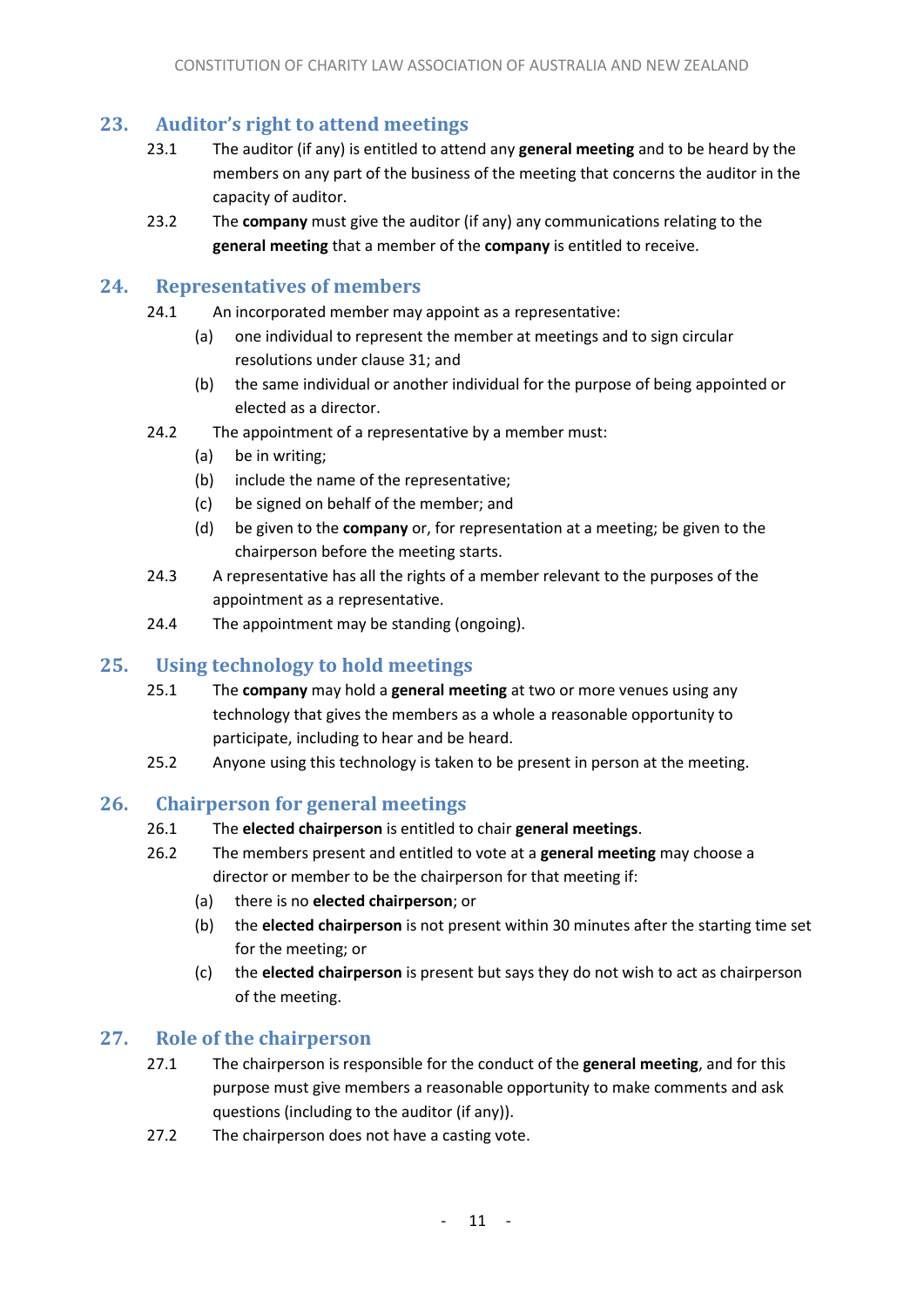#### <span id="page-11-0"></span>**28. Adjournment of meetings**

- 28.1 If a quorum is present, a **general meeting** must be adjourned if a majority of **members present** direct the chairperson to adjourn it.
- 28.2 Only unfinished business may be dealt with at a meeting resumed after an adjournment.

# <span id="page-11-1"></span>**Members' resolutions and statements**

#### <span id="page-11-4"></span><span id="page-11-2"></span>**29. Members' resolutions and statements**

- <span id="page-11-5"></span>29.1 Members with at least 5% of the votes that may be cast on a resolution may give:
	- (a) written notice to the **company** of a resolution they propose to move at a **general meeting** (members' resolution); and/or
	- (b) a written request to the **company** that the **company** give all of its members a statement about a proposed resolution or any other matter that may properly be considered at a **general meeting** (members' statement).
- 29.2 A notice of a members' resolution must set out the wording of the proposed resolution and be signed by the members proposing the resolution.
- 29.3 A request to distribute a members' statement must set out the statement to be distributed and be signed by the members making the request.
- 29.4 Separate copies of a document setting out the notice or request may be signed by members if the wording is the same in each copy.
- 29.5 The percentage of votes that members have (as described in clause [29.1\)](#page-11-4) is to be worked out as at midnight before the request or notice is given to the **company**.
- 29.6 If the **company** has been given notice of a members' resolution under clause [29.1 \(a\),](#page-11-5) the resolution must be considered at the next **general meeting** held more than two months after the notice is given.
- 29.7 This clause does not limit any other right that a member has to propose a resolution at a **general meeting**.

# <span id="page-11-3"></span>**30. Company must give notice of proposed resolution or distribute statement**

- <span id="page-11-6"></span>30.1 If the **company** has been given a notice or request under clause [29:](#page-11-2)
	- (a) in time to send the notice of proposed members' resolution or a copy of the members' statement to members with a notice of meeting, it must do so at the **company**'s cost; or
	- (b) too late to send the notice of proposed members' resolution or a copy of the members' statement to members with a notice of meeting, then the members who proposed the resolution or made the request must pay the expenses reasonably incurred by the **company** in giving members notice of the proposed members' resolution or a copy of the members' statement. However, at a **general meeting**, the members may pass a resolution that the **company** will pay these expenses.
- 30.2 The **company** does not need to send the notice of proposed members' resolution or a copy of the members' statement to members if: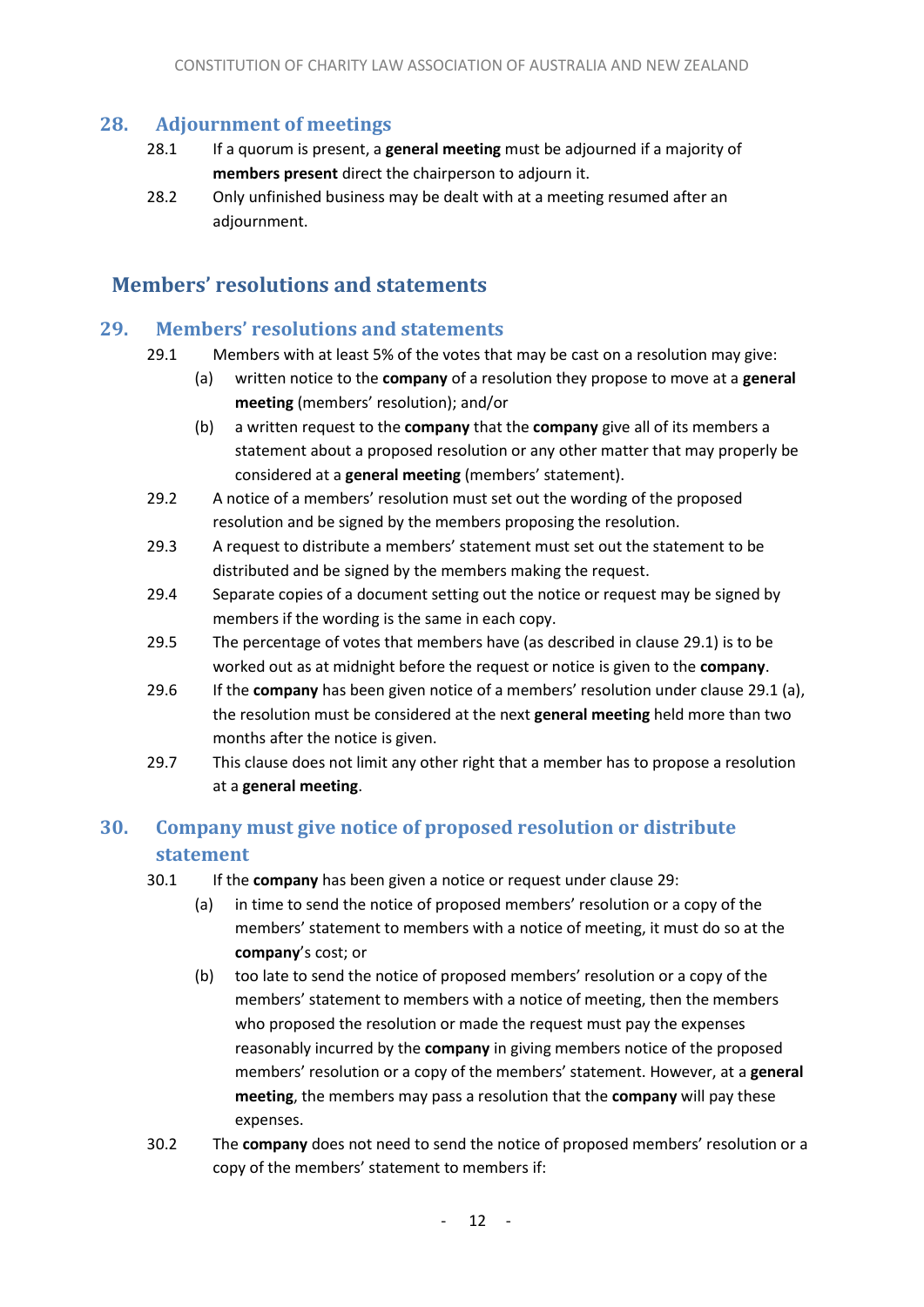- (a) it is more than 1,000 words long;
- (b) the directors consider it may be defamatory;
- (c) clause [30.1 \(b\)](#page-11-6) applies, and the members who proposed the resolution or made the request have not paid the **company** enough money to cover the cost of sending the notice of the proposed members' resolution or a copy of the members' statement to members; or
- (d) in the case of a proposed members' resolution, the resolution does not relate to a matter that may be properly considered at a **general meeting** or is otherwise not a valid resolution able to be put to the members.

#### <span id="page-12-0"></span>**31. Circular resolutions of members**

- 31.1 Subject to clause [31.3](#page-12-5) the directors may put a resolution to the members to pass a resolution without a **general meeting** being held (a circular resolution).
- 31.2 The directors must notify the auditor (if any) as soon as possible that a circular resolution has or will be put to members, and set out the wording of the resolution.
- <span id="page-12-5"></span>31.3 Circular resolutions cannot be used:
	- (a) for a resolution to remove an auditor, appoint a director or remove a director;
	- (b) for passing a **special resolution**; or
	- (c) where the **Corporations Act** or this constitution requires a meeting to be held.
- 31.4 A circular resolution is passed if all the members entitled to vote on the resolution sign or agree to the circular resolution, in the manner set out in claus[e 31.5](#page-12-6) or clause [31.6.](#page-12-7)
- <span id="page-12-6"></span>31.5 Members may sign:
	- (a) a single document setting out the circular resolution and containing a statement that they agree to the resolution; or
	- (b) separate copies of that document, as long as the wording is the same in each copy.
- <span id="page-12-7"></span>31.6 The **company** may send a circular resolution by email to members and members may agree by sending a reply email to that effect, including the text of the resolution in their reply.

# <span id="page-12-1"></span>**Voting at general meetings**

# <span id="page-12-2"></span>**32. How many votes a member has**

Each member has one vote.

#### <span id="page-12-8"></span><span id="page-12-3"></span>**33. Challenge to member's right to vote**

- 33.1 A member or the chairperson may only challenge a person's right to vote at a **general meeting** at that meeting.
- 33.2 If a challenge is made under clause [33.1,](#page-12-8) the chairperson must decide whether or not the person may vote. The chairperson's decision is final.

#### <span id="page-12-4"></span>**34. How voting is carried out**

- 34.1 Voting must be conducted and decided by:
	- (a) a show of hands;
	- (b) a vote in writing; or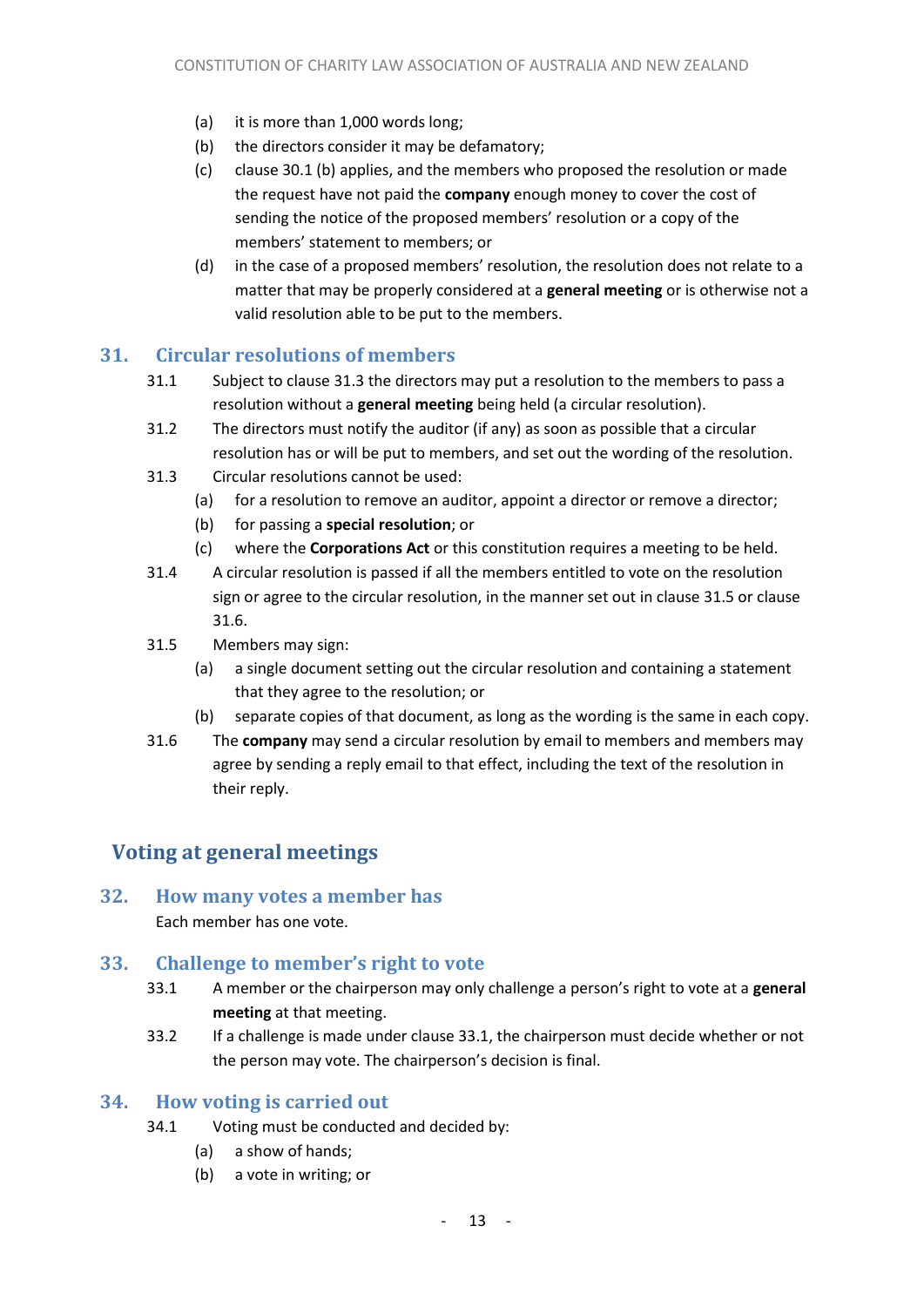- (c) another method chosen by the chairperson that is fair and reasonable in the circumstances.
- 34.2 Before a vote is taken, the chairperson must state whether any proxy votes have been received and, if so, how the proxy votes will be cast.
- 34.3 On a show of hands, the chairperson's decision is conclusive evidence of the result of the vote.
- 34.4 The chairperson and the meeting minutes do not need to state the number or proportion of the votes recorded in favour or against on a show of hands.

# <span id="page-13-3"></span><span id="page-13-0"></span>**35. When and how a vote in writing must be held**

- 35.1 A vote in writing may be demanded on any resolution instead of or after a vote by a show of hands by:
	- (a) at least five **members present**;
	- (b) **members present** with at least 5% of the votes that may be passed on the resolution on the vote in writing (worked out as at the midnight before the vote in writing is demanded); or
	- (c) the chairperson.
- 35.2 A vote in writing must be taken when and how the chairperson directs, unless clause [35.3](#page-13-2) applies.
- <span id="page-13-2"></span>35.3 A vote in writing must be held immediately if it is demanded under clause [35.1:](#page-13-3)
	- (a) for the election of a chairperson under clause [26.2;](#page-10-5) or
	- (b) to decide whether to adjourn the meeting.
- 35.4 A demand for a vote in writing may be withdrawn.

# <span id="page-13-1"></span>**36. Appointment of proxy**

- 36.1 A member may appoint a proxy to attend and vote at a **general meeting** on their behalf.
- 36.2 A proxy does not need to be a member.
- 36.3 A proxy appointed to attend and vote for a member has the same rights as the member to:
	- (a) speak at the meeting;
	- (b) vote in a vote in writing (but only to the extent allowed by the appointment); and
	- $(c)$  join in to demand a vote in writing under clause [35.1.](#page-13-3)
- 36.4 An appointment of proxy (proxy form) must be signed by the member appointing the proxy and must contain:
	- (a) the member's name and address;
	- (b) the **company**'s name;
	- (c) the proxy's name or the name of the office held by the proxy; and
	- (d) the meeting(s) at which the appointment may be used.
- 36.5 A proxy appointment may be standing (ongoing).
- <span id="page-13-4"></span>36.6 Proxy forms must be received by the **company** at the address stated in the notice under clause [21.5 \(d\)](#page-9-2) or at the **company**'s registered address at least 48 hours before a meeting.
- 36.7 A proxy does not have the authority to speak and vote for a member at a meeting while the member is at the meeting.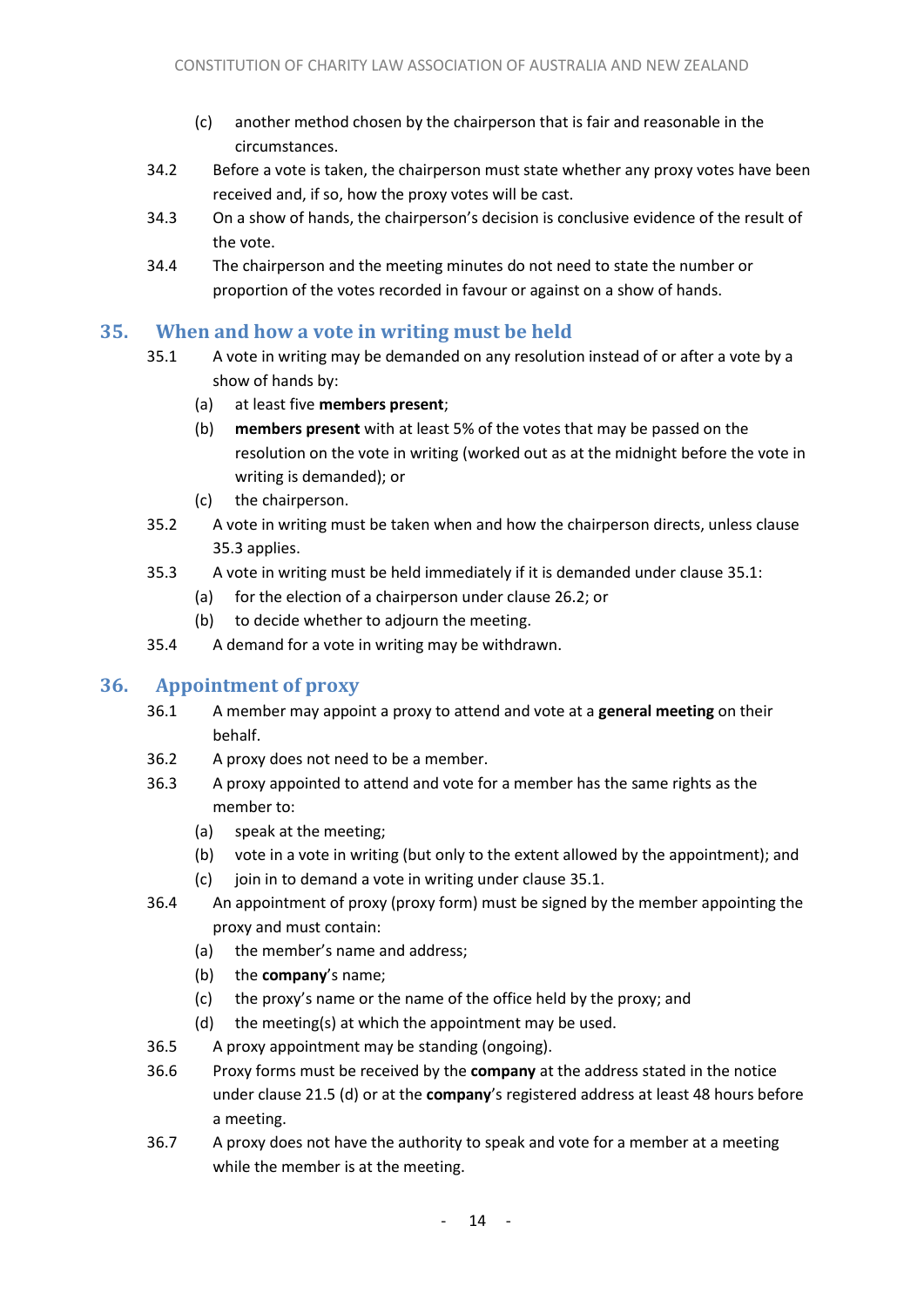- 36.8 Unless the **company** receives written notice before the start or resumption of a **general meeting** at which a proxy votes, a vote cast by the proxy is valid even if, before the proxy votes, the appointing member:
	- (a) dies;
	- (b) is mentally incapacitated;
	- (c) revokes the proxy's appointment; or
	- (d) revokes the authority of a representative or agent who appointed the proxy.
- 36.9 A proxy appointment may specify the way the proxy must vote on a particular resolution.

#### <span id="page-14-0"></span>**37. Voting by proxy**

- 37.1 A proxy is not entitled to vote on a show of hands (but this does not prevent a member appointed as proxy from voting as a member on a show of hands).
- 37.2 When a vote in writing is held, a proxy:
	- (a) does not need to vote, unless the proxy appointment specifies the way they must vote;
	- (b) if the way they must vote is specified on the proxy form, must vote that way; and
	- (c) if the proxy is also a member or holds more than one proxy, may cast the votes held in different ways.

# <span id="page-14-1"></span>**Directors**

# <span id="page-14-2"></span>**38. Number of directors**

The **company** must have at least three and no more than nine directors.

#### <span id="page-14-3"></span>**39. Election and appointment of directors**

- 39.1 The initial directors are the people who have agreed to act as directors and who are named as proposed directors in the application for registration of the **company**.
- 39.2 Apart from the initial directors and directors appointed under clause [39.5,](#page-14-4) the members may elect a director by a resolution passed in a **general meeting.**
- 39.3 Each of the directors must be appointed by a separate resolution, unless:
	- (a) the members present have first passed a resolution that the appointments may be voted on together; and
	- (b) no votes were cast against that resolution.
- 39.4 A person is eligible for election as a director of the **company** if they:
	- (a) are a member of the **company**, or a representative of a member of the **company**  (appointed under clause [24\)](#page-10-1);
	- (b) are nominated by two members or representatives of members entitled to vote (unless the person was previously elected as a director at a **general meeting** and has been a director since that meeting);
	- (c) give the **company** their signed consent to act as a director of the **company**; and
	- (d) are not ineligible to be a director under the **Corporations Act** or the **ACNC Act.**
- <span id="page-14-4"></span>39.5 The directors may appoint a person as a director to fill a casual vacancy or as an additional director if that person: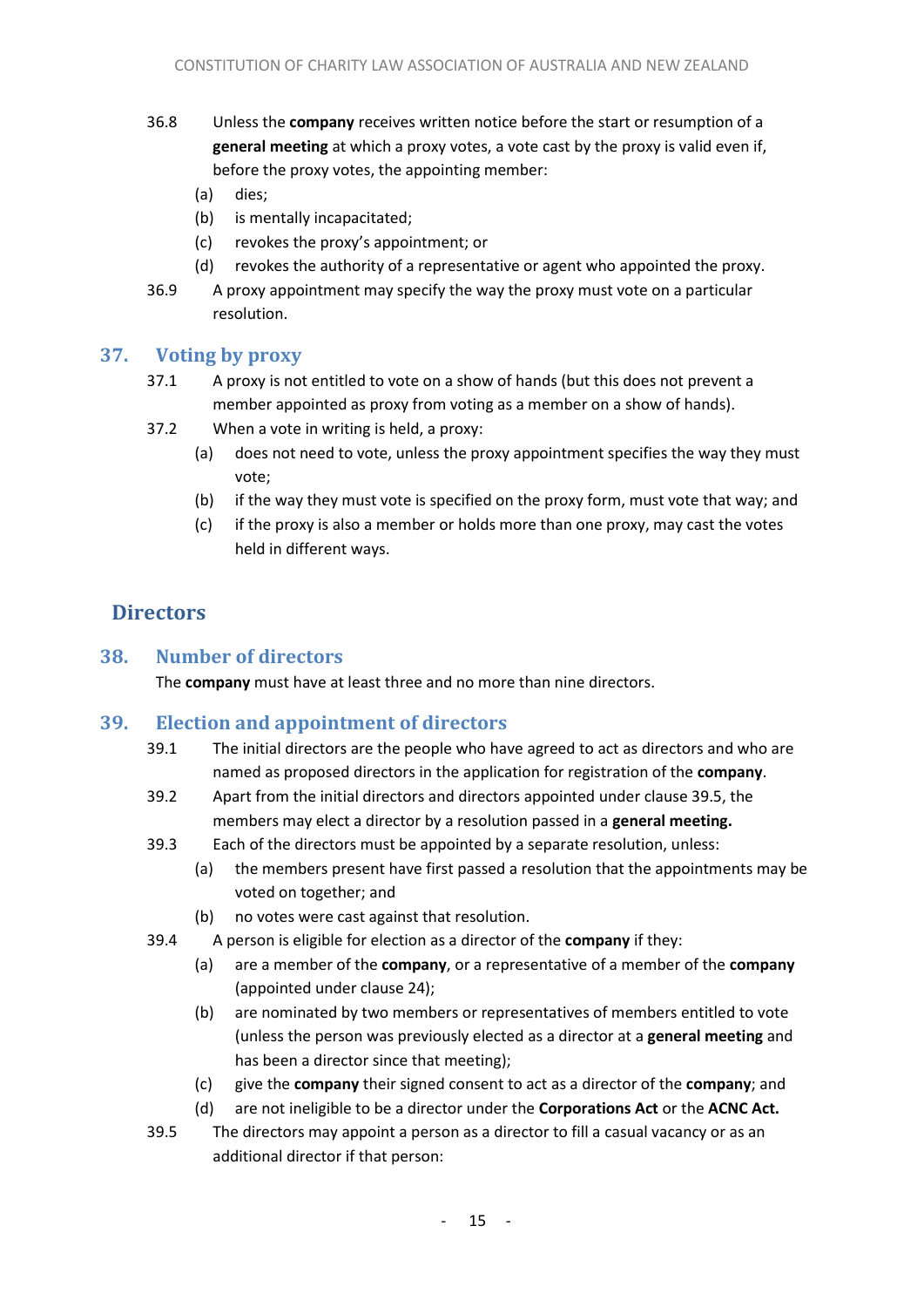- (a) is a member of the **company**, or a representative of a member of the **company**  (appointed under clause [24;](#page-10-1)
- (b) gives the **company** their signed consent to act as a director of the **company**; and
- (c) is not ineligible to be a director under the **Corporations Act** or the **ACNC Act.**
- 39.6 If the number of directors is reduced to fewer than three or is less than the number required for a quorum, the continuing directors may act for the purpose of increasing the number of directors to three (or higher if required for a quorum) or calling a **general meeting**, but for no other purpose.

### <span id="page-15-0"></span>**40. Election of chairperson**

The directors must elect a director as the **company**'s **elected chairperson**.

### <span id="page-15-3"></span><span id="page-15-1"></span>**41. Term of office**

#### 41.1 At each annual **general meeting:**

- (a) any director appointed by the directors to fill a casual vacancy or as an additional director must retire; and
- (b) a director must retire as director at the third annual **general meeting** since last being elected .
- 41.2 Other than a director appointed under clause [39.5](#page-14-4), a director's term of office starts at the end of the annual **general meeting** at which they are elected and ends at the end of the annual **general meeting** at which they retire.
- 41.3 A director who retires under clause [41.1](#page-15-3) may nominate for election or re-election, subject to clause [41.4.](#page-15-4)
- <span id="page-15-4"></span>41.4 A director is entitled to seek reappointment as director on three (3) consecutive occasions only**.**

# <span id="page-15-2"></span>**42. When a director stops being a director**

A director stops being a director if they:

- (a) give written notice of resignation as a director to the **company;**
- (b) die;
- (c) are removed as a director by a resolution of the members;
- (d) stop being a member of the **company;**
- (e) are a representative of a member, and that member stops being a member;
- (f) are a representative of a member, and the member notifies the **company** that the representative is no longer a representative;
- (g) are absent for 3 consecutive directors' meetings without approval from the directors; or
- (h) become ineligible to be a director of the **company** under the **Corporations Act** or the **ACNC Act.**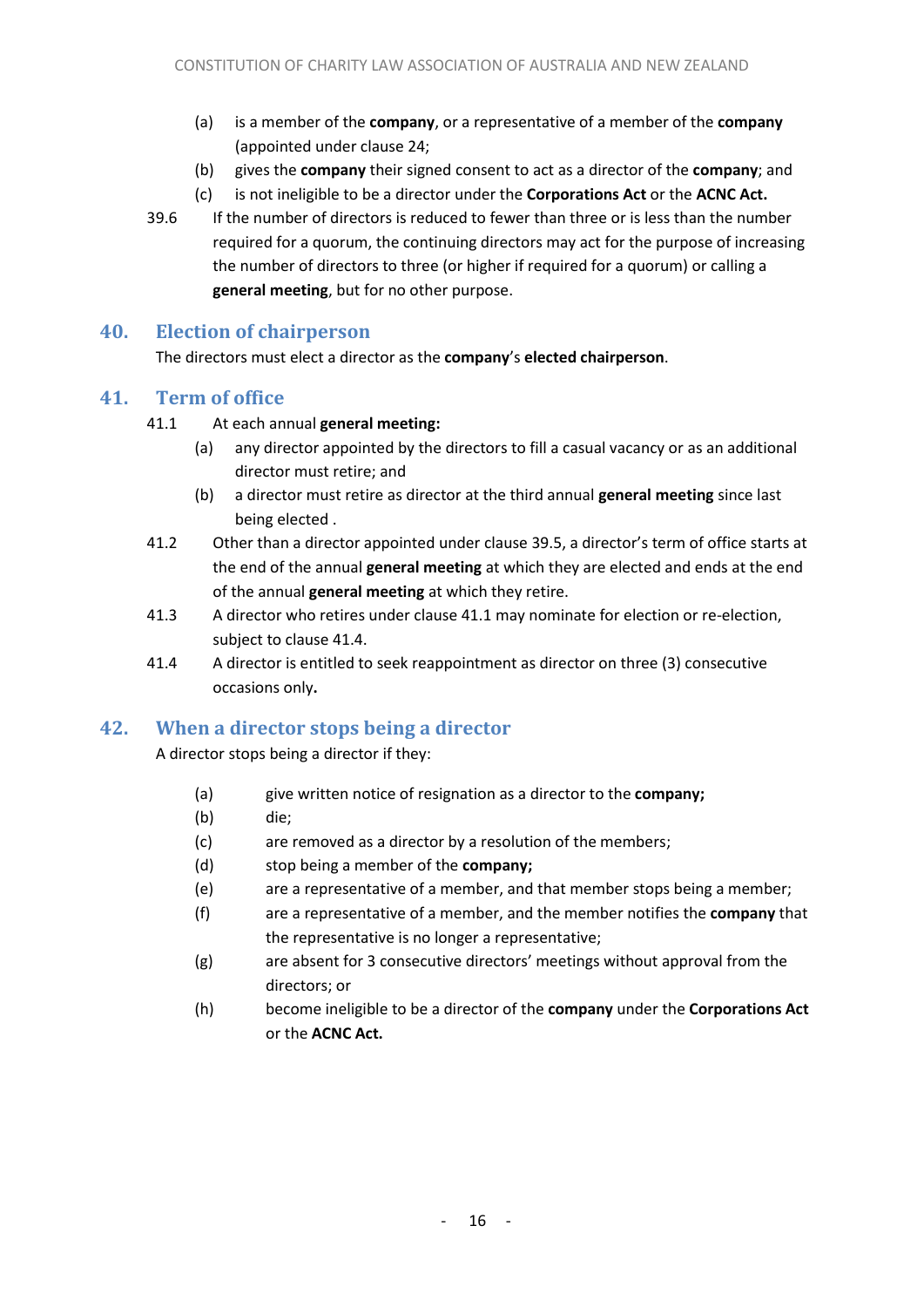# <span id="page-16-0"></span>**Powers of directors**

### <span id="page-16-1"></span>**43. Powers of directors**

- 43.1 The directors are responsible for managing and directing the activities of the **company** to achieve the purpose(s) set out in clause [6.](#page-3-7)
- 43.2 The directors may use all the powers of the **company** except for powers that, under the **Corporations Act** or this constitution, may only be used by members.
- 43.3 The directors must decide on the responsible financial management of the **company** including:
	- (a) any suitable written delegations of power under clause [44;](#page-16-2) and
	- (b) how money will be managed, such as how electronic transfers, negotiable instruments or cheques must be authorised and signed or otherwise approved.
- 43.4 The directors cannot remove a director or auditor. Directors and auditors may only be removed by a members' resolution at a **general meeting.**

# <span id="page-16-2"></span>**44. Delegation of directors' powers**

- 44.1 The directors may delegate any of their powers and functions to a committee, a director, an employee of the **company** (such as a chief executive officer) or any other person, as they consider appropriate.
- 44.2 The delegation must be recorded in the **company**'s minute book.

# <span id="page-16-3"></span>**45. Payments to directors**

- 45.1 The **company** must not pay fees to a director for acting as a director.
- <span id="page-16-7"></span>45.2 The **company** may:
	- (a) pay a director for work they do for the **company**, other than as a director, if the amount is no more than a reasonable fee for the work done; or
	- (b) reimburse a director for expenses properly incurred by the director in connection with the affairs of the **company.**
- 45.3 Any payment made under claus[e 45.2](#page-16-7) must be approved by the directors.
- 45.4 The **company** may pay premiums for insurance indemnifying directors, as allowed for by law (including the **Corporations Act**) and this constitution.

# <span id="page-16-4"></span>**46. Execution of documents**

The company may execute a document without using a common seal if the document is signed by:

- (a) two directors of the **company; or**
- (b) a director and the secretary.

# <span id="page-16-5"></span>**Duties of directors**

# <span id="page-16-6"></span>**47. Duties of directors**

The directors must comply with their duties as directors under legislation and common law (judge-made law), and with the duties described in governance standard 5 of the regulations made under the **ACNC Act** which are: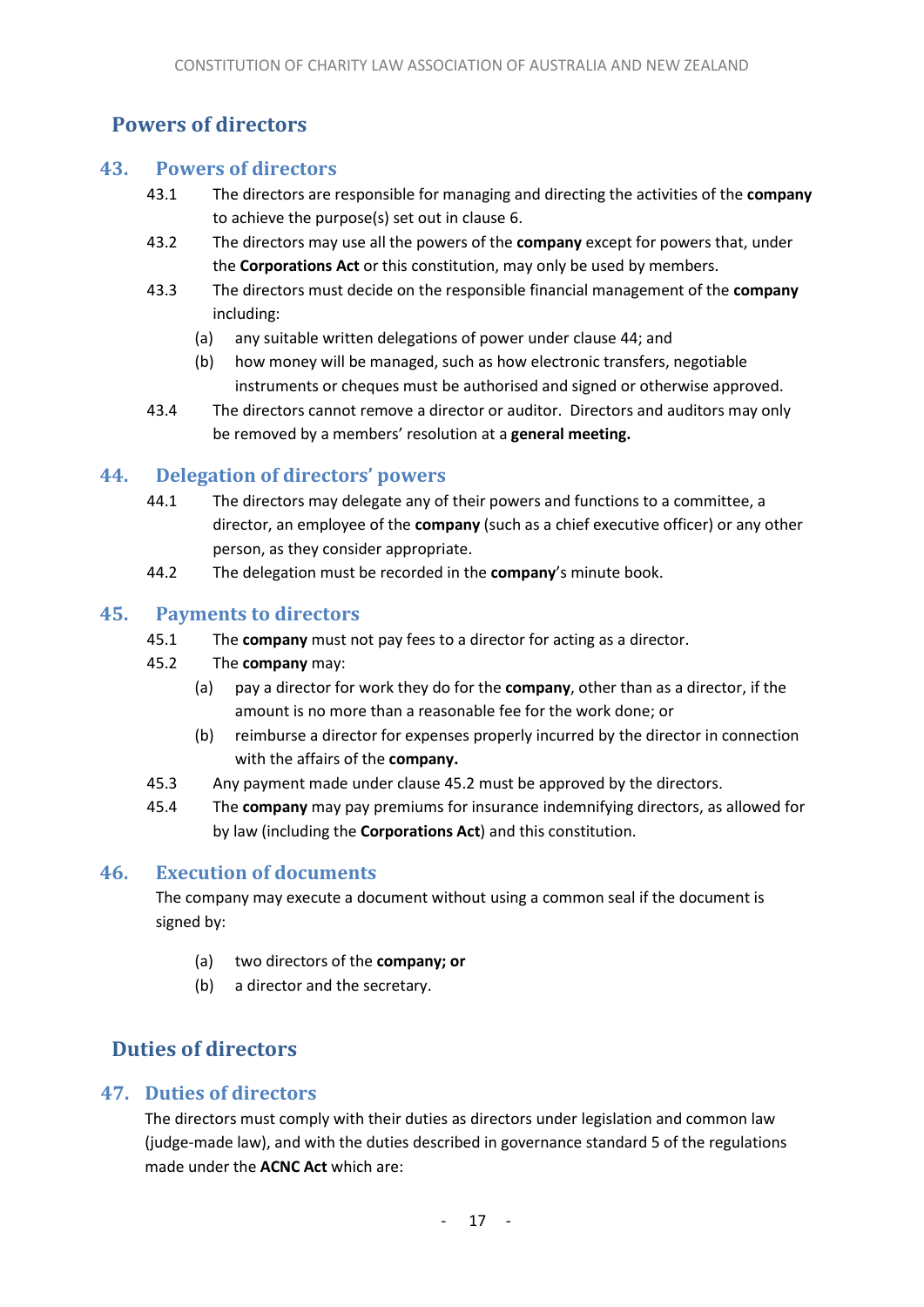- (a) to exercise their powers and discharge their duties with the degree of care and diligence that a reasonable individual would exercise of they were a director of the **company;**
- (b) to act in good faith in the best interests of the **company** and to further the charitable purpose(s) of the **company** set out in clause [6;](#page-3-7)
- (c) not to misuse their position as a director;
- (d) not to misuse information they gain in their role as a director;
- (e) to disclose any perceived or actual material conflicts of interest in the manner set out in clause [48;](#page-17-0)
- (f) to ensure that the financial affairs of the **company** are managed responsibly; and
- (g) not to allow the **company** to operate while it is insolvent.

### <span id="page-17-0"></span>**48. Conflicts of interest**

- 48.1 A director must disclose the nature and extent of any actual or perceived material conflict of interest in a matter that is being considered at a meeting of directors (or that is proposed in a circular resolution):
	- (a) to the other directors; or
	- (b) if all of the directors have the same conflict of interest, to the members at the next **general meeting**, or at an earlier time if reasonable to do so.
- 48.2 The disclosure of a conflict of interest by a director must be recorded in the minutes of the meeting.
- 48.3 Each director who has a material personal interest in a matter that is being considered at a meeting of directors (or that is proposed in a circular resolution) must not, except as provided under clauses [48.4:](#page-17-1)
	- (a) be present at the meeting while the matter is being discussed; or
	- (b) vote on the matter.
- <span id="page-17-1"></span>48.4 A director may still be present and vote if:
	- (a) their interest arises because they are a member of the **company**, and the other members have the same interest;
	- (b) their interest relates to an insurance contract that insures, or would insure, the director against liabilities that the director incurs as a director of the **company** (see clause [66\)](#page-22-0);
	- (c) their interest relates to a payment by the **company** under clause [65](#page-21-4) (indemnity), or any contract relating to an indemnity that is allowed under the **Corporations Act;**
	- (d) the Australian Securities and Investments Commission (ASIC) makes an order allowing the director to vote on the matter; or
	- (e) the directors who do not have a material personal interest in the matter pass a resolution that:
		- i. identifies the director, the nature and extent of the director's interest in the matter and how it relates to the affairs of the **company**; and
		- ii. says that those directors are satisfied that the interest should not stop the director from voting or being present.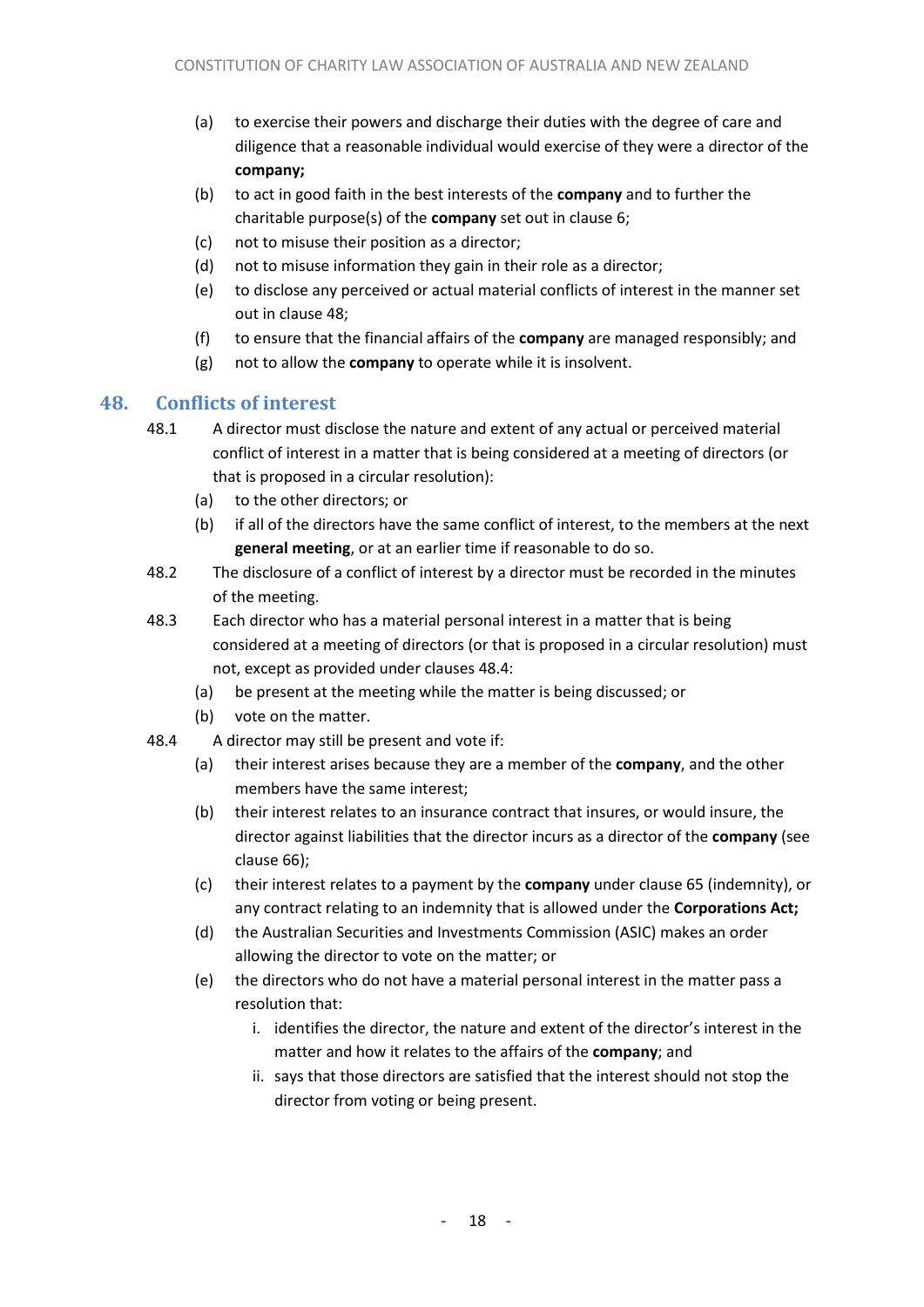# <span id="page-18-0"></span>**Directors' meetings**

#### <span id="page-18-1"></span>**49. When the directors meet**

The directors may decide how often, where and when they meet.

#### <span id="page-18-2"></span>**50. Calling directors' meetings**

- 50.1 A director may call a directors' meeting by giving reasonable notice to all of the other directors.
- 50.2 A director may give notice in writing or by any other means of communication that has previously been agreed to by all of the directors.

#### <span id="page-18-3"></span>**51. Chairperson for directors' meetings**

- 51.1 The **elected chairperson** is entitled to chair directors' meetings.
- 51.2 The directors at a directors' meeting may choose a director to be the chairperson for that meeting if the **elected chairperson** is:
	- (a) not present within 30 minutes after the starting time set for the meeting; or
	- (b) present but does not want to act as chairperson of the meeting.

#### <span id="page-18-4"></span>**52. Quorum at directors' meetings**

- 52.1 Unless the directors determine otherwise, the quorum for a directors' meeting is a majority (more than 50%) of directors.
- 52.2 A quorum must be present for the whole directors' meeting.

#### <span id="page-18-5"></span>**53. Using technology to hold directors' meetings**

- 53.1 The directors may hold their meetings by using any technology (such as video or teleconferencing) that is agreed to by all of the directors.
- 53.2 The directors' agreement may be a standing (ongoing) one.
- 53.3 A director may only withdraw their consent within a reasonable period before the meeting.

#### <span id="page-18-6"></span>**54. Passing directors' resolutions**

A directors' resolution must be passed by a majority of the votes cast by directors present and entitled to vote on the resolution.

#### <span id="page-18-7"></span>**55. Circular resolutions of directors**

- 55.1 The directors may pass a circular resolution without a directors' meeting being held.
- 55.2 A circular resolution is passed if all the directors entitled to vote on the resolution sign or otherwise agree to the resolution in the manner set out in clause [55.3](#page-18-8) or clause [55.4.](#page-19-4)
- <span id="page-18-8"></span>55.3 Each director may sign:
	- (a) a single document setting out the resolution and containing a statement that they agree to the resolution; or
	- (b) separate copies of that document, as long as the wording of the resolution is the same in each copy.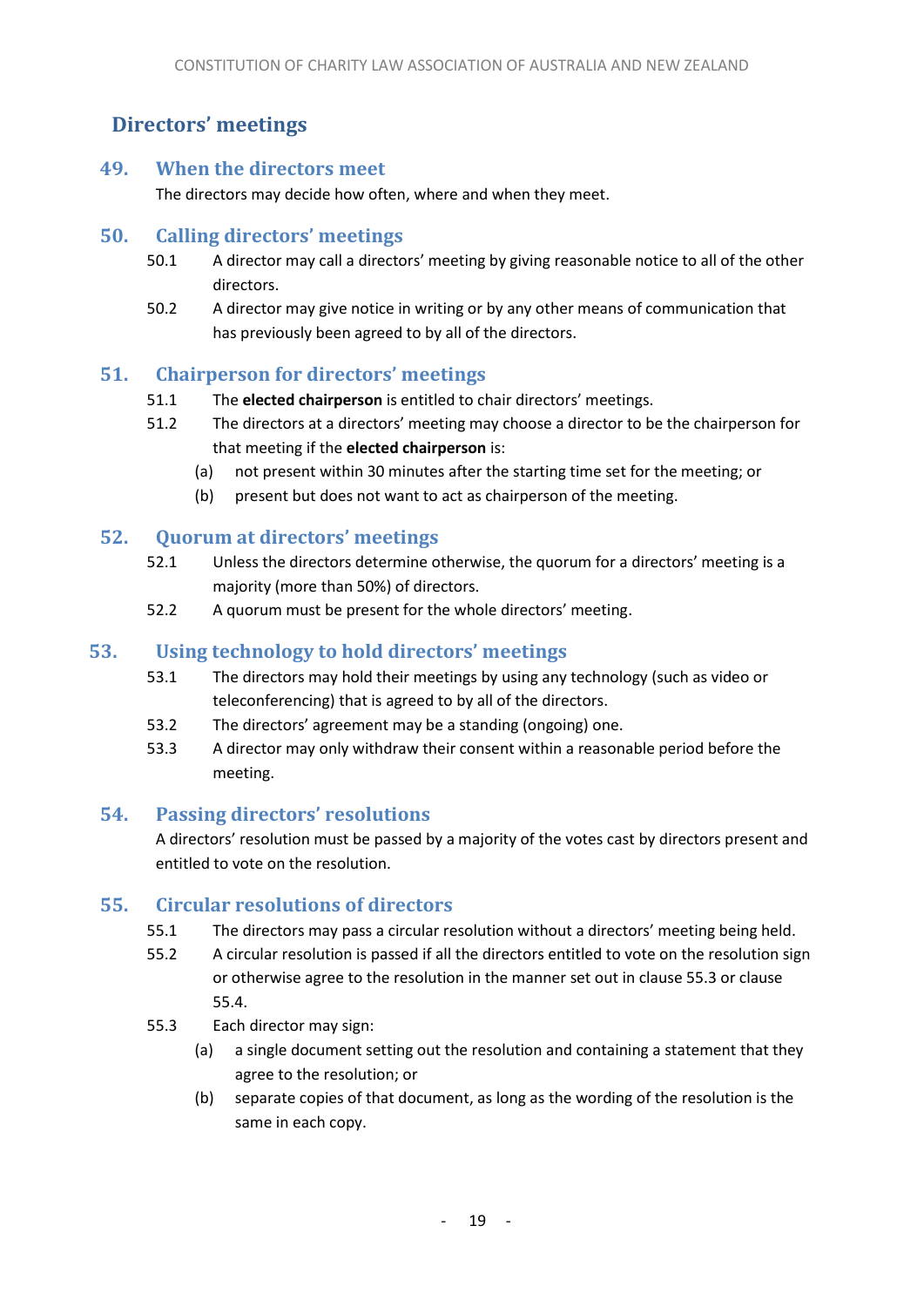- <span id="page-19-4"></span>55.4 The **company** may send a circular resolution by email to the directors and the directors may agree to the resolution by sending a reply email to that effect, including the text of the resolution in their reply.
- 55.5 A circular resolution is passed when the last director signs or otherwise agrees to the resolution in the manner set out in clause [55.3](#page-18-8) or clause [55.4.](#page-19-4)

# <span id="page-19-0"></span>**Secretary**

# <span id="page-19-1"></span>**56. Appointment and role of secretary**

- 56.1 The **company** must have at least one secretary, who may also be a director.
- 56.2 A secretary must be appointed by the directors (after giving the **company** their signed consent to act as secretary of the **company**) and may be removed by the directors.
- 56.3 The directors must decide the terms and conditions under which the secretary is appointed, including any remuneration.
- 56.4 The role of the secretary includes:
	- (a) maintaining a register of the **company**'s members; and
	- (b) maintaining the minutes and other records of **general meeting**s (including notices of meetings), directors' meetings and circular resolutions.

# <span id="page-19-2"></span>**Minutes and records**

### <span id="page-19-5"></span><span id="page-19-3"></span>**57. Minutes and records**

- 57.1 The **company** must, within one month, make and keep the following records:
	- (a) minutes of proceedings and resolutions of **general meetings;**
	- (b) minutes of circular resolutions of members;
	- (c) a copy of a notice of each **general meeting;** and
	- (d) a copy of a members' statement distributed to members under clause 24.
- <span id="page-19-6"></span>57.2 The **company** must, within one month, make and keep the following records:
	- (a) minutes of proceedings and resolutions of directors' meetings (including meetings of any committees); and
	- (b) minutes of circular resolutions of directors.
- 57.3 To allow members to inspect the **company**'s records:
	- (a) the **company** must give a member access to the records set out in clause [57.1;](#page-19-5) and
	- (b) the directors may authorise a member to inspect other records of the **company**, including records referred to in clause [57.2](#page-19-6) and clause [58.1.](#page-20-7)
- 57.4 The directors must ensure that minutes of a **general meeting** or a directors' meeting are signed within a reasonable time after the meeting by:
	- (a) the chairperson of the meeting; or
	- (b) the chairperson of the next meeting.
- 57.5 The directors must ensure that minutes of the passing of a circular resolution (of members or directors) are signed by a director within a reasonable time after the resolution is passed.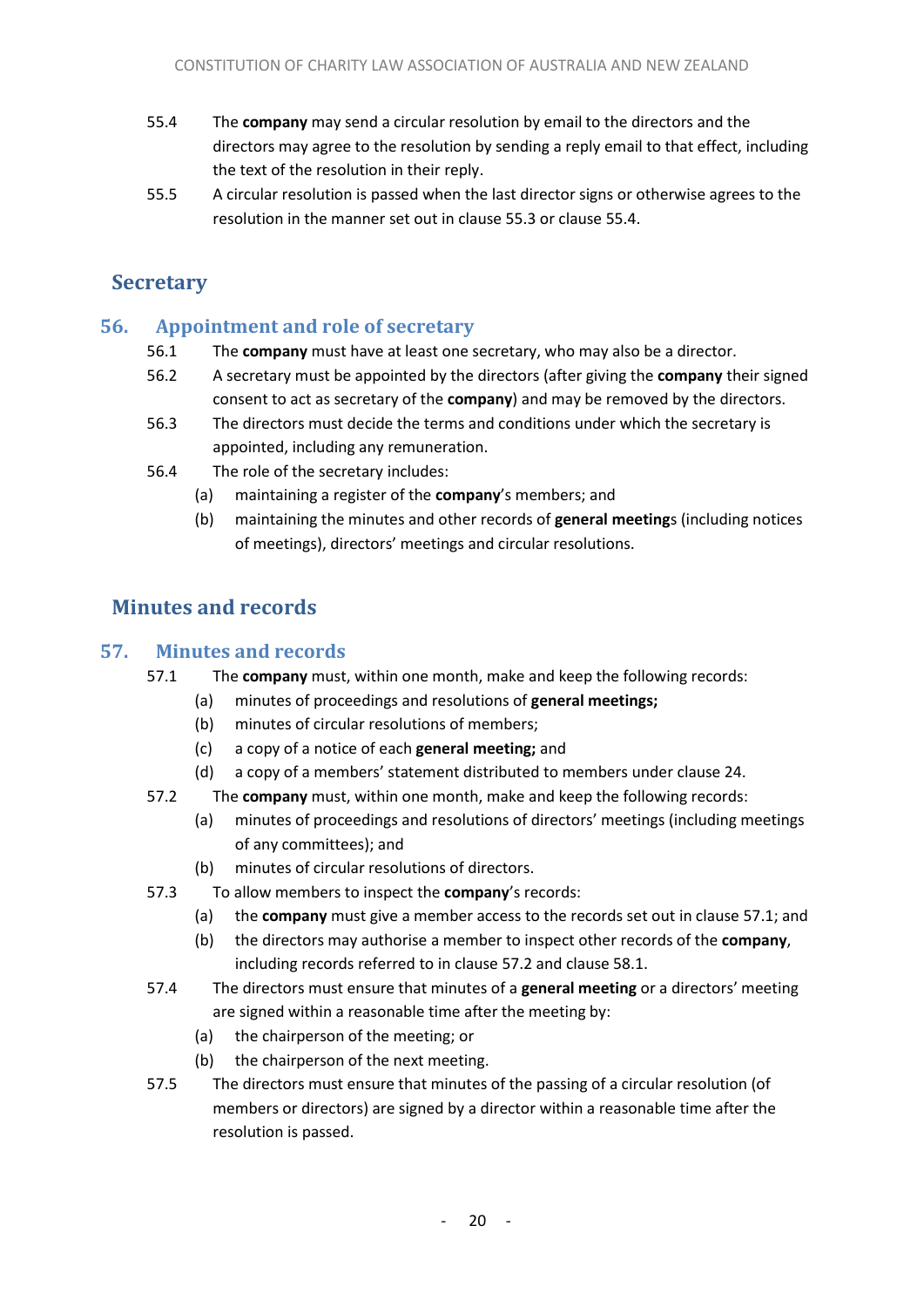### <span id="page-20-7"></span><span id="page-20-0"></span>**58. Financial and related records**

- 58.1 The **company** must make and keep written financial records that:
	- (a) correctly record and explain its transactions and financial position and performance; and
	- (b) enable true and fair financial statements to be prepared and to be audited.
- 58.2 The **company** must also keep written records that correctly record its operations.
- 58.3 The **company** must retain its records for at least 7 years.
- 58.4 The directors must take reasonable steps to ensure that the **company**'s records are kept safe.

# <span id="page-20-1"></span>**By-laws**

#### <span id="page-20-2"></span>**59. By-laws**

- 59.1 The directors may pass a resolution to make by-laws to give effect to this constitution.
- 59.2 Members and directors must comply with by-laws as if they were part of this constitution.

# <span id="page-20-3"></span>**Notice**

### <span id="page-20-4"></span>**60. What is notice**

- 60.1 Anything written to or from the **company** under any clause in this constitution is written notice and is subject to clauses [61](#page-20-5) t[o 63,](#page-21-0) unless specified otherwise.
- 60.2 Clauses [61](#page-20-5) to [63](#page-21-0) do not apply to a notice of proxy under clause [36.6.](#page-13-4)

#### <span id="page-20-5"></span>**61. Notice to the company**

Written notice or any communication under this constitution may be given to the **company,** the directors or the secretary by:

- (a) delivering it to the **company**'s registered office;
- (b) posting it to the **company**'s registered office or to another address chosen by the **company** for notice to be provided;
- (c) sending it to an email address or other electronic address notified by the **company** to the members as the **company**'s email address or other electronic address; or
- (d) sending it to the fax number notified by the **company** to the members as the **company**'s fax number.

#### <span id="page-20-6"></span>**62. Notice to members**

- 62.1 Written notice or any communication under this constitution may be given to a member:
	- (a) in person;
	- (b) by posting it to, or leaving it at the address of the member in the register of members or an alternative address (if any) nominated by the member for service of notices;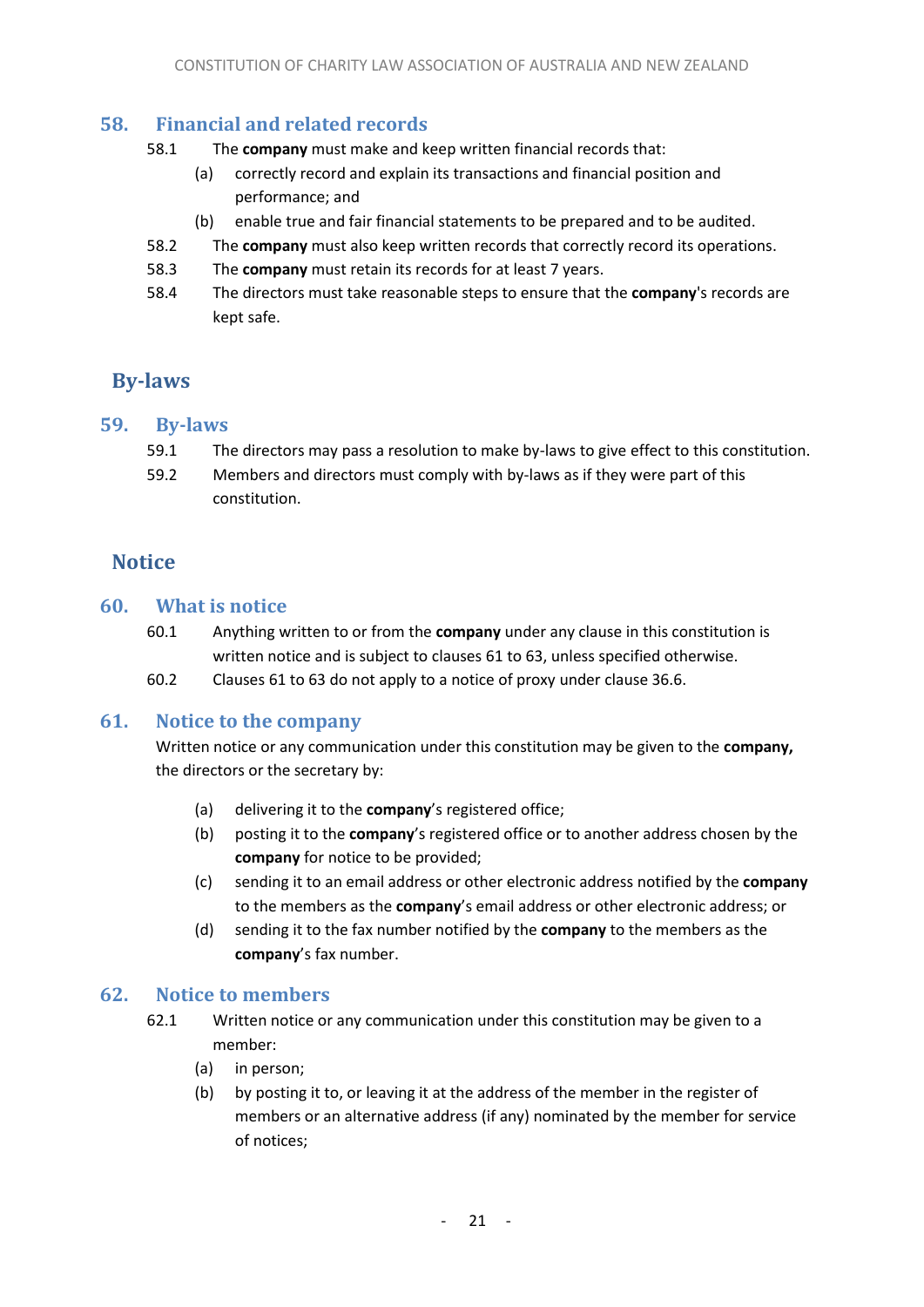- (c) sending it to the email or other electronic address nominated by the member as an alternative address for service of notices (if any);
- (d) sending it to the fax number nominated by the member as an alternative address for service of notices (if any); or
- (e) if agreed to by the member, by notifying the member at an email or other electronic address nominated by the member, that the notice is available at a specified place or address (including an electronic address).
- <span id="page-21-5"></span>62.2 If the **company** does not have an address for the member, the **company** is not required to give notice in person.

#### <span id="page-21-0"></span>**63. When notice is taken to be given**

A notice:

- (a) delivered in person, or left at a the recipient's address, is taken to be given on the day it is delivered;
- (b) sent by post, is taken to be given on the third day after it is posted with the correct payment of postage costs;
- (c) sent by email, fax or other electronic method, is taken to be given on the business day after it is sent; and
- (d) given under claus[e 62.1 \(e\)](#page-21-5) is taken to be given on the business day after the notification that the notice is available is sent.

# <span id="page-21-1"></span>**Financial year**

# <span id="page-21-2"></span>**64. Company's financial year**

The **company**'s financial year is from 1 July to 30 June, unless the directors pass a resolution to change the financial year.

# <span id="page-21-3"></span>**Indemnity, insurance and access**

#### <span id="page-21-4"></span>**65. Indemnity**

- 65.1 The **company** indemnifies each officer of the **company** out of the assets of the **company**, to the relevant extent, against all losses and liabilities (including costs, expenses and charges) incurred by that person as an officer of the **company.**
- 65.2 In this clause, 'officer' means a director or secretary and includes a director or secretary after they have ceased to hold that office.
- 65.3 In this clause, 'to the relevant extent' means:
	- (a) to the extent that the **company** is not precluded by law (including the **Corporations Act**) from doing so; and
	- (b) for the amount that the officer is not otherwise entitled to be indemnified and is not actually indemnified by another person (including an insurer under an insurance policy).
- 65.4 The indemnity is a continuing obligation and is enforceable by an officer even though that person is no longer an officer of the **company.**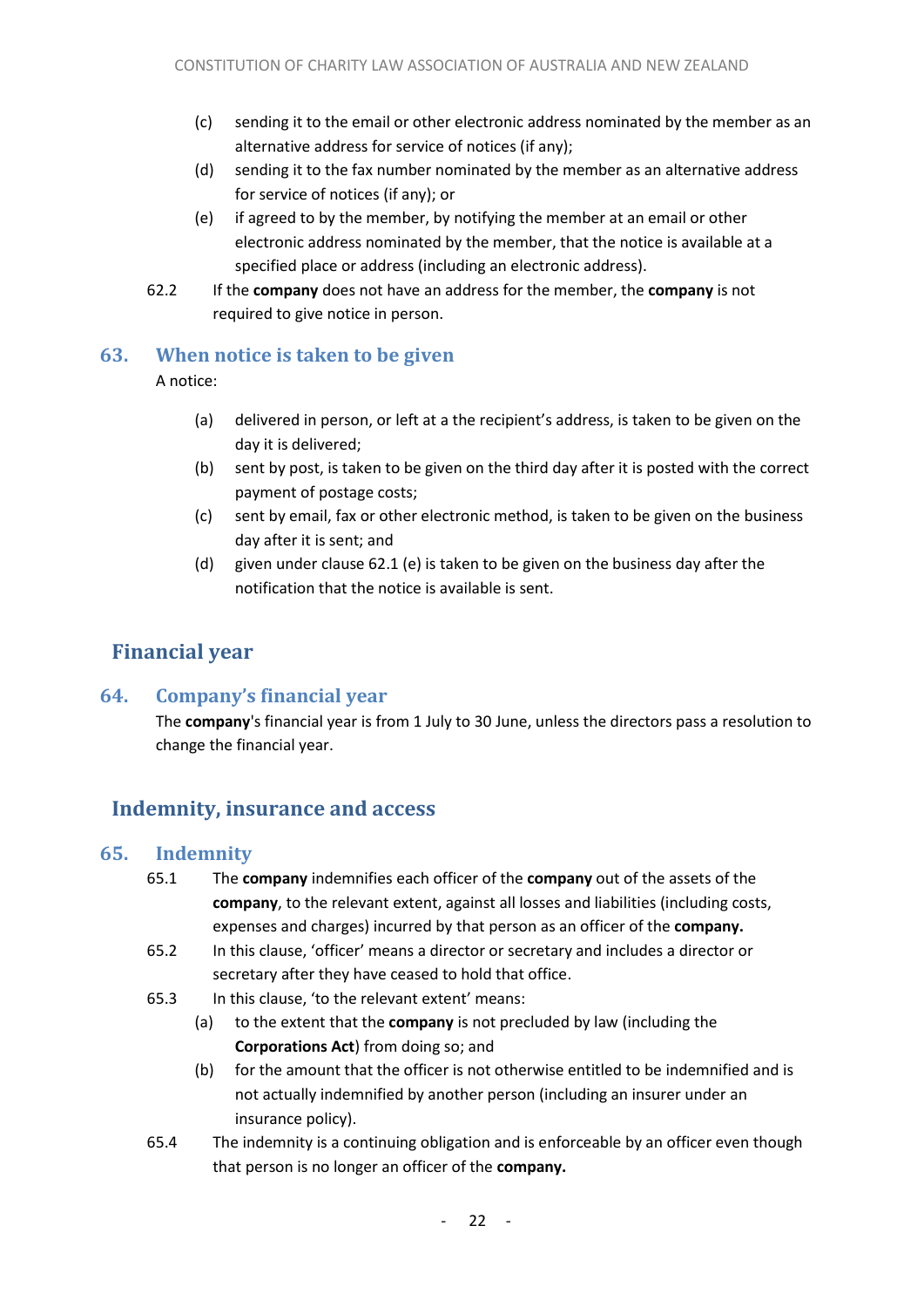#### <span id="page-22-0"></span>**66. Insurance**

To the extent permitted by law (including the **Corporations Act**), and if the directors consider it appropriate, the **company** may pay or agree to pay a premium for a contract insuring a person who is or has been an officer of the **company** against any liability incurred by the person as an officer of the **company.**

#### <span id="page-22-1"></span>**67. Directors' access to documents**

- 67.1 A director has a right of access to the financial records of the **company** at all reasonable times.
- 67.2 If the directors agree, the **company** must give a director or former director access to:
	- (a) certain documents, including documents provided for or available to the directors; and
	- (b) any other documents referred to in those documents.

# <span id="page-22-2"></span>**Winding up**

#### <span id="page-22-3"></span>**68. Surplus assets not to be distributed to members**

If the **company** is wound up, any **surplus assets** must not be distributed to a member or a former member of the **company**, unless that member or former member is a charity described in clause [69.1.](#page-22-7)

#### <span id="page-22-7"></span><span id="page-22-4"></span>**69. Distribution of surplus assets**

- 69.1 Subject to the **Corporations Act** and any other applicable Act, and any court order, any **surplus assets** that remain after the **company** is wound up must be distributed to one or more charities:
	- (a) with charitable purpose(s) similar to, or inclusive of, the purpose(s) in claus[e 6;](#page-3-7) and
	- (b) which also prohibit the distribution of any **surplus assets** to its members to at least the same extent as the **company.**
- 69.2 The decision as to the charity or charities to be given the **surplus assets** must be made by a **special resolution** of members at or before the time of winding up. If the members do not make this decision, the **company** may apply to the Supreme Court to make this decision.

# <span id="page-22-5"></span>**Definitions and interpretation**

#### <span id="page-22-6"></span>**70. Definitions**

In this constitution:

*ACNC Act* means the *Australian Charities and Not-for-profits Commission Act 2012* (Cth)

**company** means the **company** referred to in claus[e 1](#page-3-1)

**Corporations Act** means the *Corporations Act 2001* (Cth)